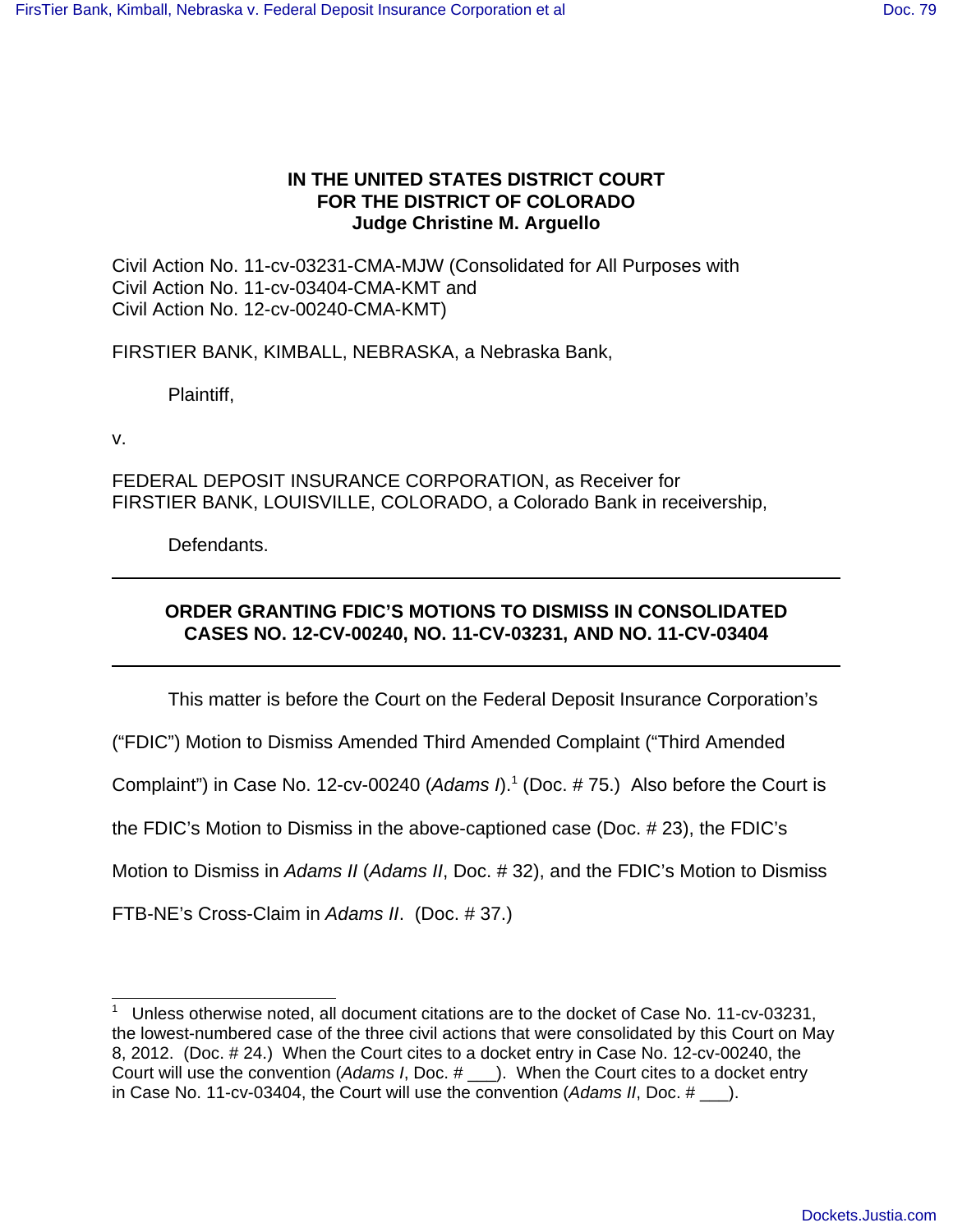## **I. BACKGROUND**

These three consolidated cases relate to a \$17 million real estate loan (the "Loan") originated by FirsTier Bank, Louisville, Colorado ("FTB-CO") to Everest Marin, LP, and two nearly identical loan participation agreements between FTB-CO and Adams Bank & Trust ("Adams") and FTB-CO and FirsTier Bank, Kimball, Nebraska ("FTB-NE"). The heart of this dispute is Adams' contention that it is entitled to "Last-in First-out" ("LIFO") priority under its Loan Participation Agreement, whereas the FDIC<sup>2</sup> and FTB-NE contend that any proceeds from the sale of the real estate securing the Loan (the "Real Estate") should be distributed *pro rata* among the originating lender and both participants.

# **A. FACTS**<sup>3</sup>

On or about June 5, 2008, FTB-CO simultaneously entered into participation agreements with FTB-NE and Adams, under which FTB-CO agreed to participate \$6,000,000 of the Loan to FTB-NE and \$3,235,000 to Adams. (Doc. # 3, ¶ 8.) When the 2008 Participation Agreements were nearing maturity, FTB-CO approached FTB-NE and Adams about signing new participation agreements. (Id., ¶ 11.) On July 2, 2009, both Adams and FTB-NE signed new participation agreements (collectively the "Participation Agreements"). (Doc. # 23-2 at 34-37; Doc. # 65-1.) FTB-CO again

 $2^{\circ}$  On January 28, 2011, FTB-CO was declared insolvent and the FDIC was appointed as its receiver. (Adams I, Doc. # 1 at 2.)

<sup>&</sup>lt;sup>3</sup> The following facts are taken from Adam's Third Amended Complaint in Adams I (Doc. #65) and from FTB-NE's Amended Complaint in Case No. 11-cv-03231. (Doc. # 3.) Additional facts will be provided in the analysis section.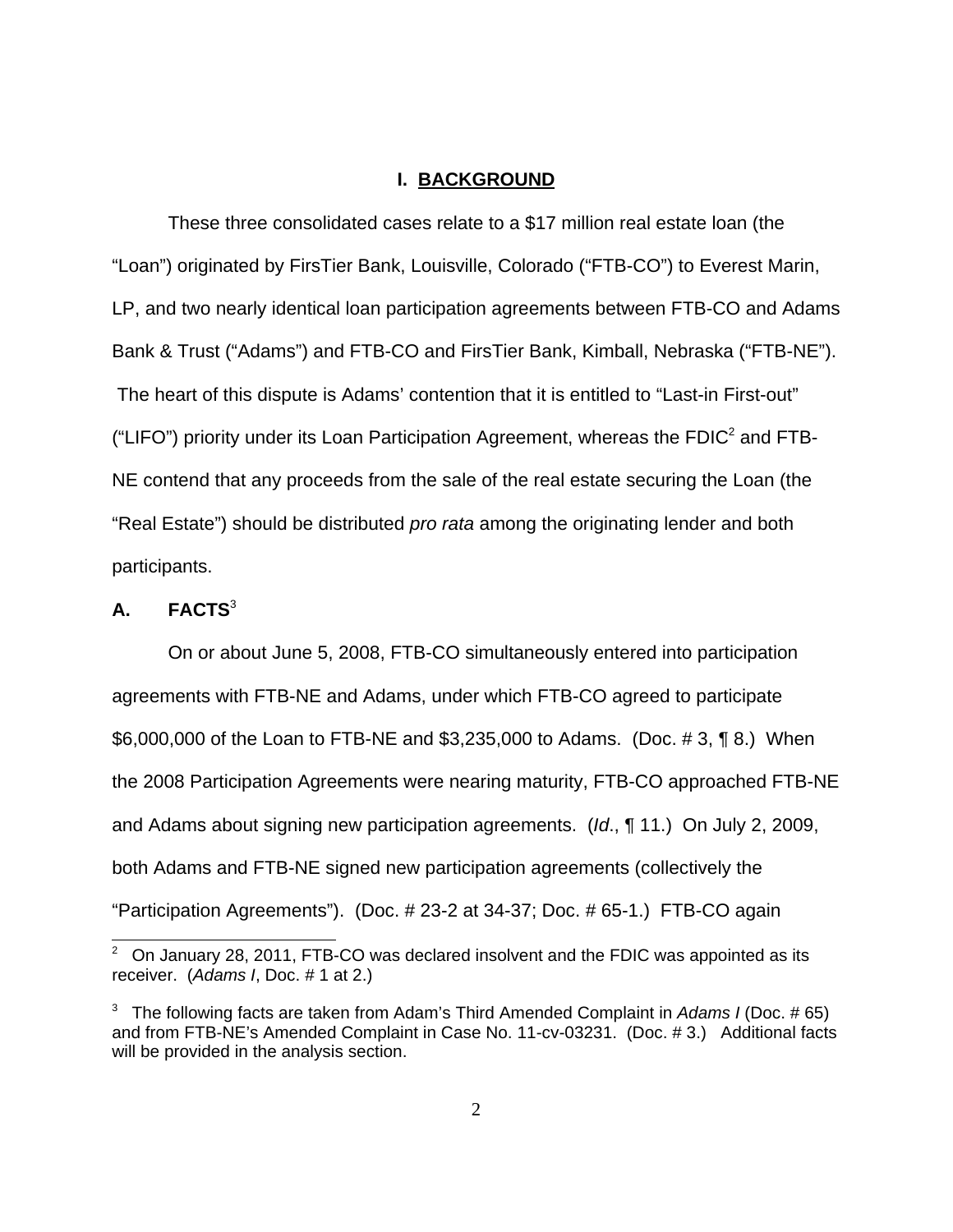participated \$6,000,000 of the Loan to FTB-NE and \$3,235,000 to Adams. (See id.)

The Participation Agreements contain the following provisions relevant to the instant

cases:

**UNDERLYING LOAN**. Originating Institution [FTB-CO] has agreed to make, or has made, a loan to EVEREST MARIN, L.P. . . . The Originating Institution desires to sell and grant to the Participant, and the Participant desires to purchase and accept from the Originating Institution, a participation interest in the Originating Institution's rights and obligations under the Loan subject to the terms and conditions set forth therein.

**SALE OF LOAN PARTICIPATION INTEREST**. The Originating Institution hereby sells to the Participant, and the Participant hereby purchases from the Originating Institution a participation in the Originating Institution's rights and obligations with respect to the Loan . . . The sale is made by the Originating Institution without recourse and shall in no way be construed as an extension of credit by the Participant to the Originating Institution.

**Application of Payments**. Upon receipt of a payment of principal, interest, fees, or other payments under the Loan, or whenever Originating Institution makes an application of funds to the Loan (including, without limitation, any payment or application from ay property or deposit held or taken by the Originating Institution in connection with the Loan, whether as Collateral or otherwise), Originating Institution will promptly pay to the Participant . . . an amount equal to the Participant's Participation interest of each amount received and applied by the Originating Institution in payment of principal, interest on the Loan, shared fees, or other payments in respect of the Loan. Such application of funds shall be on a [LIFO] basis with Participant's Participation Interest being distributed first before the application of funds to the Originating Institution. Notwithstanding the above, upon the occurrence of an event of default with respect to the Loan, all expenses incurred in collecting the Loan as well as all collected funds shall be shared between the Originating Institution and Participant on a pro rata basis until such default is cured.

**Borrower's Default: Enforcement**: . . . Upon the occurrence of any default under the Loan Documents . . . [t]he Originating Institution and the Participant shall share ratably in the income and expense incurred pursuant to this paragraph, including all necessary expenses incurred in payment of taxes, insurance, premiums, prevention of wasting of assets,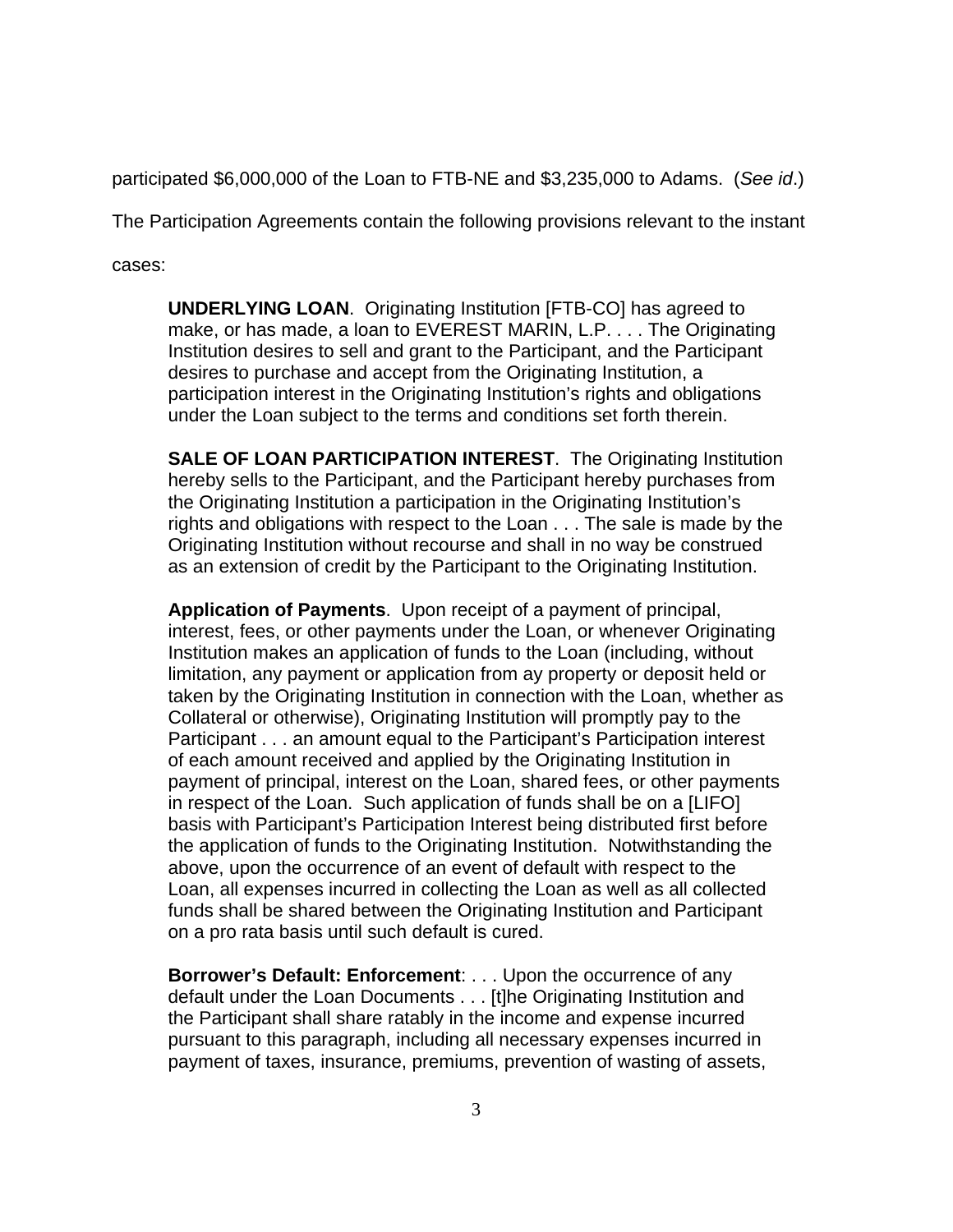repairs, maintenance, construction of improvements, management court costs, reasonable attorneys' fees, and other similar expenses.

(Doc. # 23-2 at 34-37; Doc. # 65-1 at 1-4) (emphasis and capitalization in original).

There is only one difference between the Participation Agreement signed by Adams and the Agreement signed by FTB-NE. The "Purchaser First Out" clause in FTB-NE's Agreement states: "100% of payments before Default until such time as Purchaser has received Purchaser's Investment plus interest thereon at Purchaser's Interest Rate." (Doc. # 23-2 at 36.) The "Purchaser First Out" clause in Adams' Agreement states: "100% of payments until such time as Purchaser has received Purchaser's Investment plus Interest thereon at Purchaser's Interest Rate Regardless of Default." (Doc. # 65-1 at 3.)

In accordance with the Participation Agreements, Adams remitted \$3,235,000 to FTB-CO and FTB-NE remitted \$6,000,000 to FTB-CO. (Doc. # 3, ¶ 34; Doc. # 65, ¶ 7.) Sometime during 2009, the borrower, Everest Marin, defaulted on the Loan and the Real Estate was foreclosed upon in 2010. (Doc. # 3, ¶ 19; Doc. # 65, ¶ 20.) On June 30, 2010, FTB-CO was the high and only bidder at the trustee's sale of the Real Estate, and its bid of \$17,609,372.87 was accepted. (Doc. # 3, ¶ 20; Doc. # 65, ¶ 23.) The Real Estate has not yet been sold to a third party and remains in the control of the FDIC as receiver for FTB-CO. (Doc. # 3, ¶ 20.) Both Adams and FTB-NE allege that they have not received any payment under the terms of the 2008 and 2009 Participation Agreements. (Doc. # 3, ¶ 28; Doc. # 65, ¶ 27.)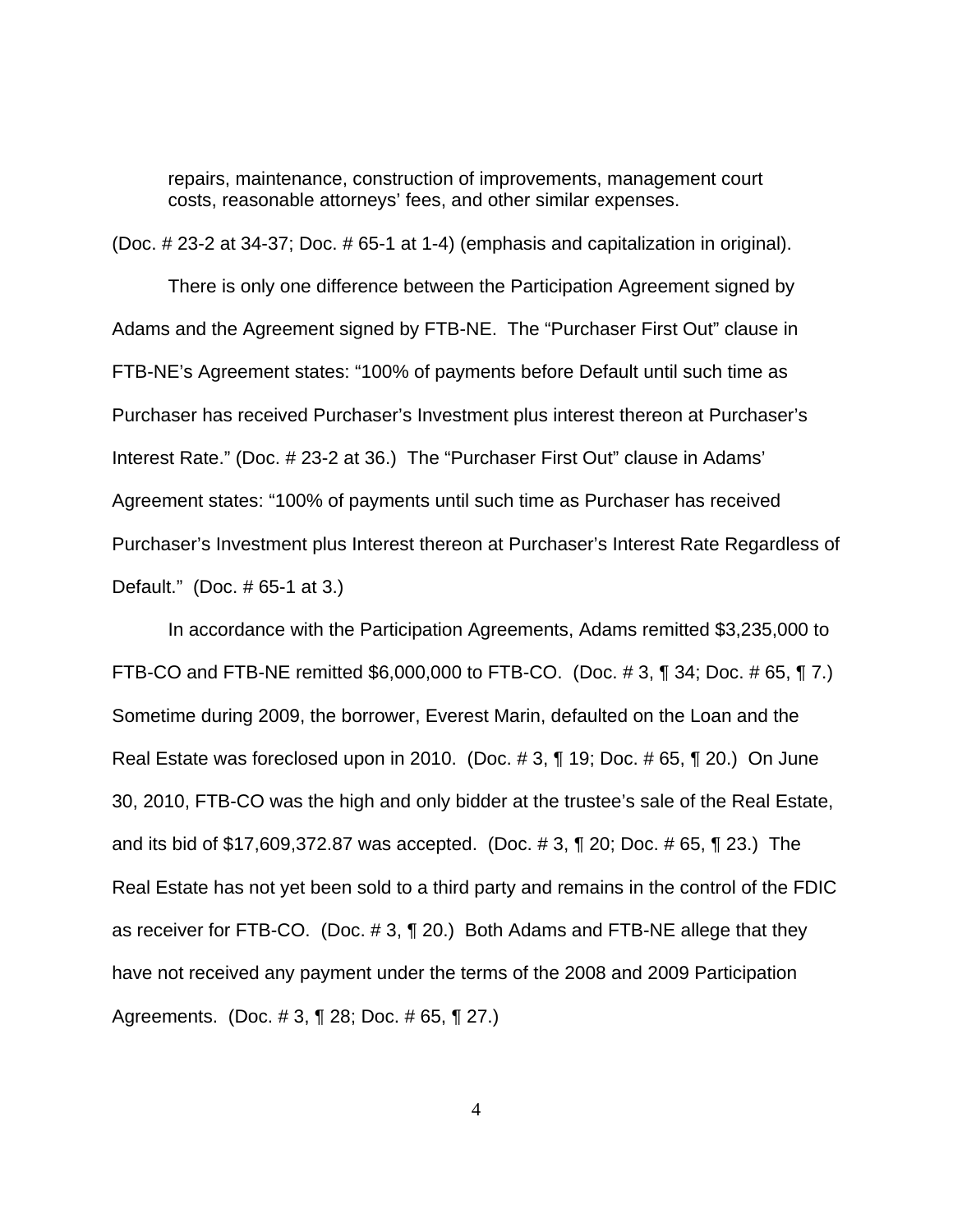## **B. PROCEDURAL HISTORY**

On December 2, 2010, Adams initiated Adams I by filing a complaint against FTB-CO in Nebraska state court. (Adams I, Doc. # 1.) After the FDIC was appointed as the receiver for FTB-CO, the FDIC removed Adams I to the United States District Court for the District of Nebraska on March 2, 2011, and the case was stayed for 180 days while the FDIC considered the administrative claims of Adams and FTB-NE. The FDIC denied both Adams' and FTB-NE's administrative claims and the stay was lifted. (Id.)

On December 9, 2011, FTB-NE filed suit against the FDIC in the District of Colorado. (Doc. # 1.) Then, on December 30, 2011, Adams filed Adams II in this district. (Adams II, Doc. # 1.) In Adams II, Adams brought essentially the same claims against the FDIC as in Adams I, but added FTB-NE as a defendant because FTB-NE disputed Adams' claimed LIFO priority rights.<sup>4</sup> (Id., 117.) One month after Adams II was filed, Adams I was transferred to this district from the Nebraska District Court. (Adams I, Doc. # 1.)

The FDIC filed a Motion for Consolidation of Action on February 23, 2012, which the Court granted on May 8, 2012. (Doc. ## 14, 24.) In these three consolidated cases, the FDIC has filed four different motions to dismiss, all of which are ripe for the Court's review. In the above-captioned case, the FDIC filed its Motion to Dismiss on April 24,

<sup>4</sup> Adams also named the FDIC in its corporate capacity ("FDIC-C") as a defendant, but the FDIC-C was voluntarily dismissed without prejudice on June 4, 2012. (Doc. # 40.)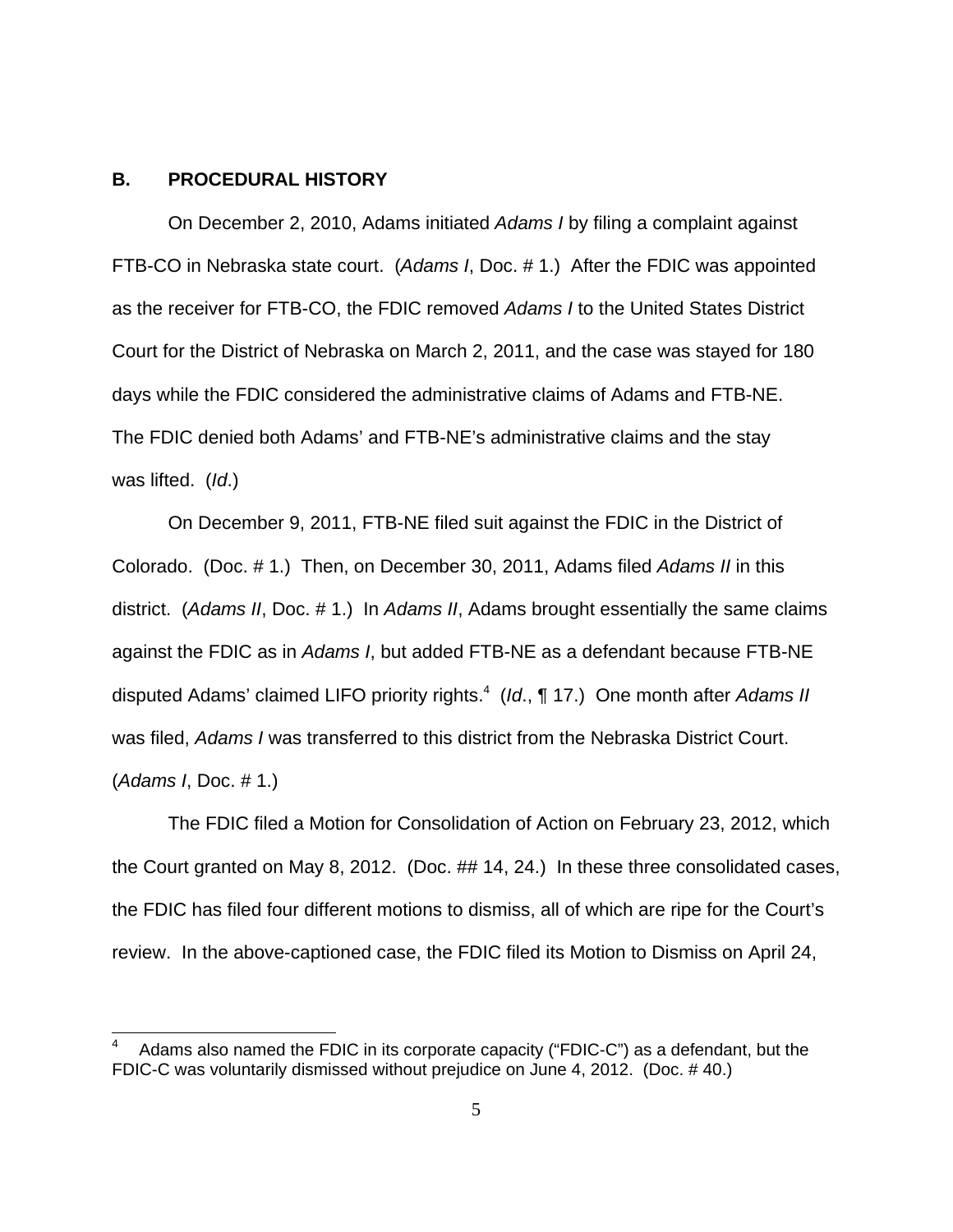2012.<sup>5</sup> (Doc. # 23.) In Adams II, the FDIC filed its Motion to Dismiss on May 7, 2012.<sup>6</sup> (Adams II, Doc. # 32.) Also in Adams II, the FDIC filed a Motion to Dismiss FTB-NE's Cross-Claim on May 22, 2012.<sup>7</sup> (Doc. # 37.) Lastly, in Adams I, the FDIC filed its Motion to Dismiss Third Amended Complaint on December 5, 2012. $8$  (Doc. #75.)

## **II. STANDARD OF REVIEW**

The FDIC brings the instant motions to dismiss under both Fed. R. Civ. P.

12(b)(1) and 12(b)(6). Thus, the Court will set forth the proper standard of review for motions under each rule.

## **A. FED. R. CIV. P. 12(b)(1)**

Dismissal pursuant to Federal Rule of Civil Procedure 12(b)(1) is appropriate

when the Court lacks subject matter jurisdiction over the claims asserted in the

complaint. As set forth by the Tenth Circuit in Holt v. United States, the standard

of review for a Rule 12(b)(1) motion is as follows:

Generally, Rule 12(b)(1) motions to dismiss for lack of subject matter jurisdiction take two forms. First, a facial attack on the complaint's allegations as to subject matter jurisdiction questions the sufficiency of the complaint. In reviewing a facial attack on the complaint, a district court must accept the allegations in the complaint as true.

 $5$  FTB-NE responded on May 15, 2012, and the FDIC replied on May 29, 2012. (Doc.  $\#$  # 26, 38.)

 $6$  Adams responded on June 5, 2012, and the FDIC replied on June 26, 2012. (Doc. ## 45, 49.)

 $7$  FTB-NE responded on June 12, 2012, and the FDIC replied on June 26, 2012. (Doc. ## 48, 49.)

 $8$  Adams responded on January 4, 2013, and the FDIC replied on January 22, 2013. (Doc. ## 77, 78.)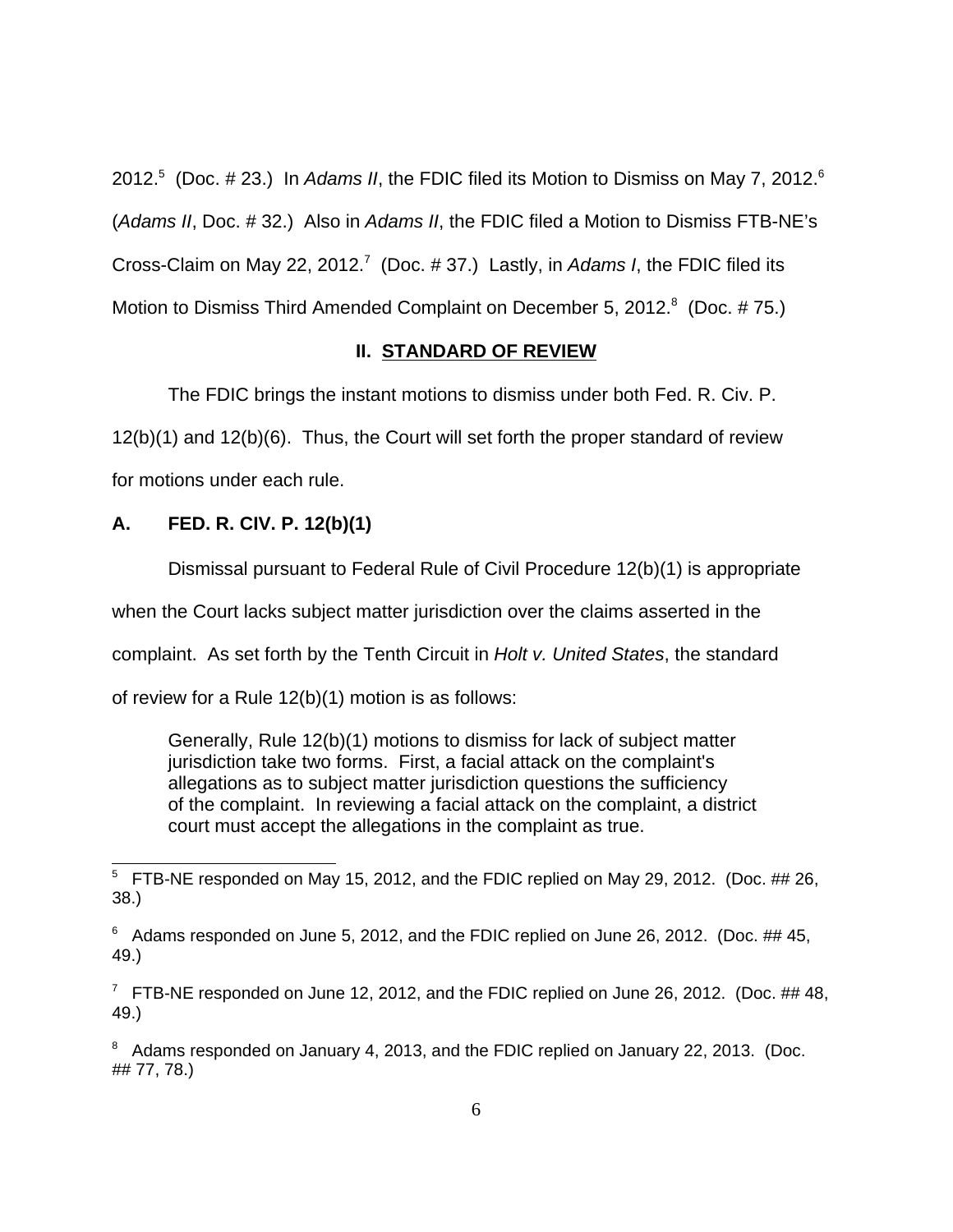Second, a party may go beyond allegations contained in the complaint and challenge the facts upon which subject matter jurisdiction depends. When reviewing a factual attack on subject matter jurisdiction, a district court may not presume the truthfulness of the complaint's factual allegations. A court has wide discretion to allow affidavits, other documents, and a limited evidentiary hearing to resolve disputed jurisdictional facts under Rule 12(b)(1). In such instances, a court's reference to evidence outside the pleadings does not convert the motion to a Rule 56 motion.

Holt v. United States, 46 F.3d 1000, 1002-03 (10th Cir. 1995) (internal citations removed). The burden of establishing subject matter jurisdiction rests on the party asserting jurisdiction. See Montoya v. Chao, 296 F.3d 952, 955 (10th Cir. 2002).

# **B. FED. R. CIV. P. 12(b)(6)**

The purpose of a motion to dismiss under Fed. R. Civ. P. 12(b)(6) for failure to state a claim is to test "the sufficiency of the allegations within the four corners of the complaint." Mobley v. McCormick, 40 F.3d 337, 340 (10th Cir. 1994). A complaint will survive such a motion only if it contains "enough facts to state a claim to relief that is plausible on its face." Bell Atl. Corp. v. Twombly, 550 U.S. 544, 570 (2007). For a motion to dismiss, "[t]he question is whether, if the allegations are true, it is plausible and not merely possible that the plaintiff is entitled to relief under the relevant law." Christy Sports, LLC v. Deer Valley Resort Co., Ltd., 555 F.3d 1188, 1192 (10th Cir. 2009). "The plausibility standard is not akin to a probability requirement, but it asks for more than a sheer possibility that a defendant has acted unlawfully." Ashcroft v. Iqbal, 556 U.S. 662, 678 (2009) (quotation marks and citation omitted).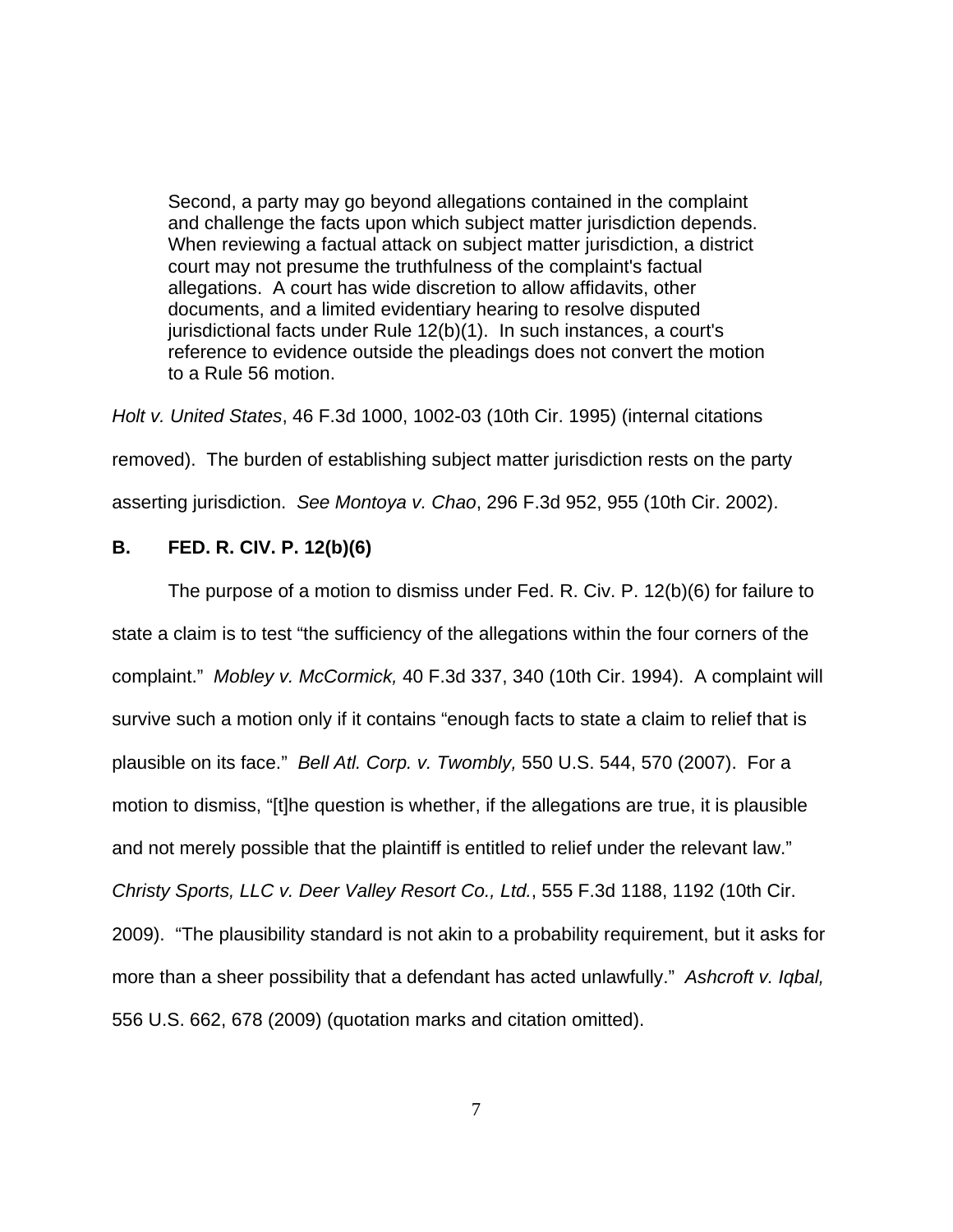In reviewing a Rule 12(b)(6) motion, a court must accept all the well-pleaded allegations of the complaint as true and must construe them in the light most favorable to the plaintiff. Williams v. Meese, 926 F.2d 994, 997 (10th Cir. 1991). Nevertheless, a complaint does not "suffice if it tenders 'naked assertion[s]' devoid of 'further factual enhancement.'" Iqbal, 556 U.S. at 678 (quoting Twombly, 550 U.S. at 557). "The court's function on a Rule 12(b)(6) motion is not to weigh potential evidence that the parties might present at trial, but to assess whether the plaintiff's complaint alone is legally sufficient to state a claim for which relief may be granted." Miller v. Glanz, 948 F.2d 1562, 1565 (10th Cir. 1991).

In general, the Court may not consider materials outside of the pleadings on a motion to dismiss without converting the motion to one for summary judgment. See Alvarado v. KOB-TV, L.L.C., 493 F.3d 1210, 1215 (10th Cir. 2007). However, "the district court may consider documents referred to in the complaint if the documents are central to the plaintiff's claim and the parties do not dispute the documents' authenticity." Id.

### **III. ANALYSIS**

The Court begins by providing a brief description of the history, purpose, and relevant provisions of the Financial Institutions Reform, Recovery, and Enforcement Act ("FIRREA"), 12 U.S.C. § 1821,<sup>9</sup> in order to provide necessary context for the Court's analysis. The Court will then address the FDIC's Motion to Dismiss Third

<sup>9</sup> All future statutory references in this Order are to Title 12 of the United States Code.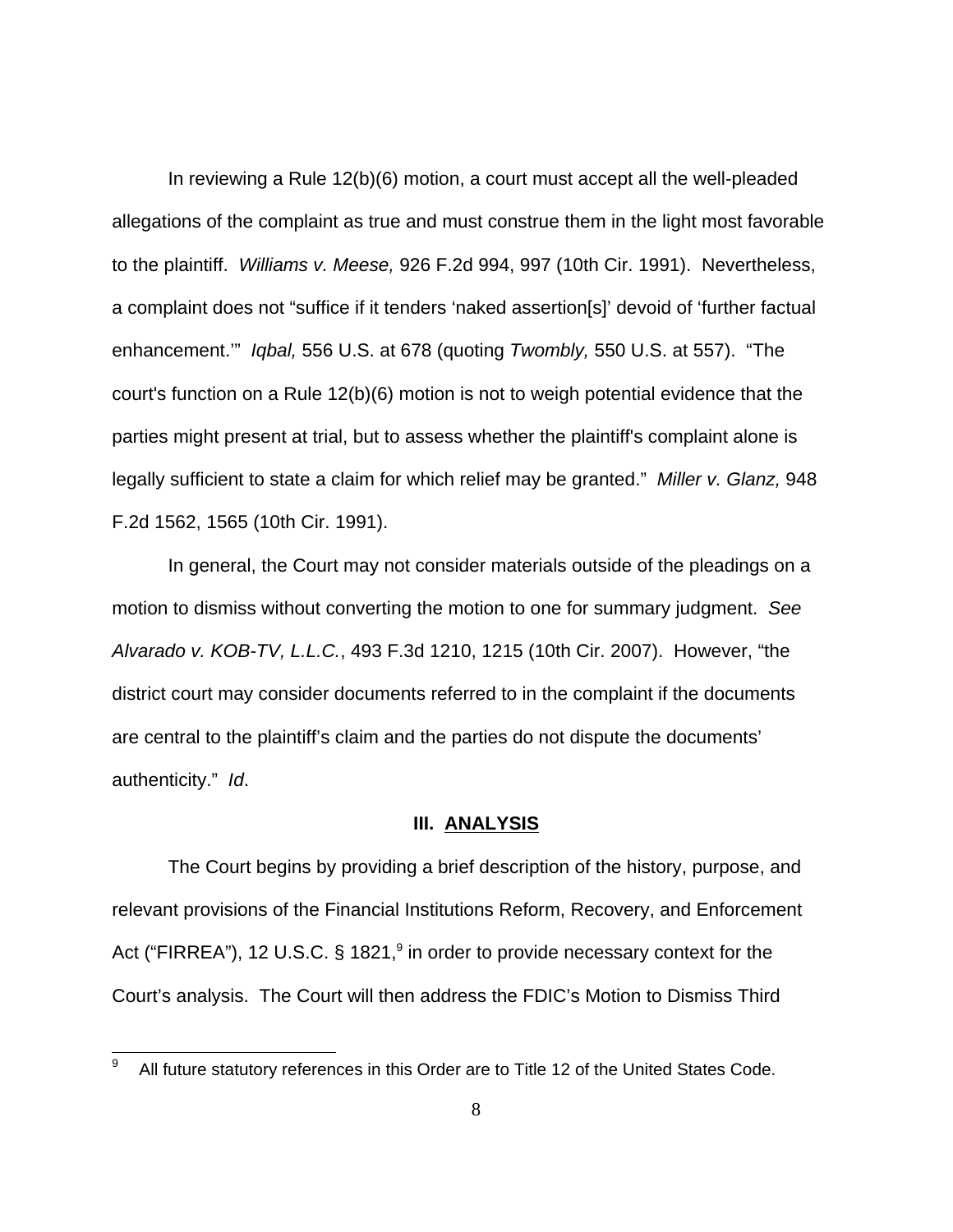Amended Complaint in Adams I because it is the earliest filed case and resolution of that Motion may render moot the other pending motions. Lastly, the Court will consider the FDIC's motions to dismiss in the remaining two cases in light of the Court's analysis in Adams I.

### **A. STATUTORY BACKGROUND**

"Congress enacted FIRREA in 1989 'in response to the precarious financial condition of the nation's banks and savings and loan institutions.'" 15th & Spruce Bldg. LLC v. Colo. Capital Bank, No. 12-cv-00851, 2012 WL 6814127, at \*4 (D. Colo. Nov. 30, 2012) (unpublished) (quoting UMLIC-Nine Corp. v. Lipan Springs Dev. Corp., 168 F.3d 1173, 1178 (10th Cir. 1994)). FIRREA grants broad powers to the FDIC to "deal expeditiously with failed financial institutions." Id. (quoting Resolution Trust Corp. v. Love, 36 F.3d 972, 975 (10th Cir. 1994)); see also § 1821(d)(2) (listing powers of the FDIC in its capacity as receiver). Upon its appointment as receiver, the FDIC succeeds to "all rights, titles, powers, and privileges of the insured depository institution . . ." § 1821(d)(2)(A), along with the duty to "pay all valid obligations of the insured depository institution."  $Id.$  (d)(2)(H).

The FDIC pays the obligations it acquires from depository institutions through an administrative claims process. Under this process, the FDIC is first required to promptly publish and mail notice to the failed depository institution's creditors. Id. (d)(3)(B)-(C). Following notice, claimants have a limited amount of time within which to present their claims, "with proof," to the FDIC. *Id.* (d) $(3)(B)(i)$ . The FDIC then has 180 days after a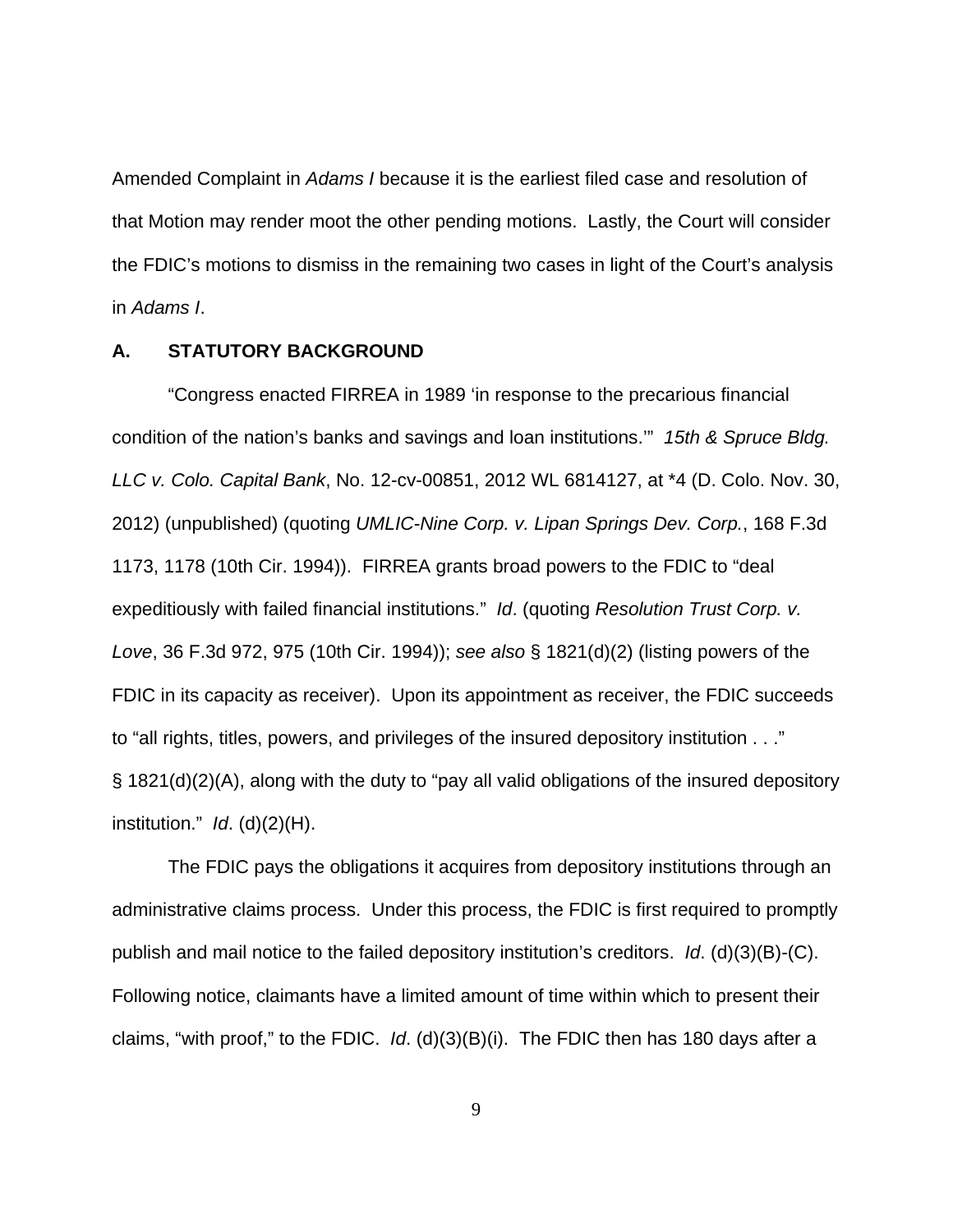claim is filed to decide whether to pay the claim or disallow it.  $Id.$  (d)(5)(A). If the FDIC disallows the claim or fails to rule promptly, the claimant may seek de novo judicial review.  $Id.$  (d) $(6)(A).$ 

Although § 1821(d)(6)(A) provides a mechanism for de novo judicial review, "[n]o court may review the [FDIC's] determination . . . to disallow a claim." Id. (d)(5)(E). Moreover, any de novo judicial review is limited to claims that have been properly exhausted under § 1821(d)(13)(D).<sup>10</sup> Love, 976 F.3d at 976 ("Pursuant to § 1821(d)(13)(D), a court does not have jurisdiction over a claim unless it has first been presented to the agency."); McCarthy v. FDIC, 348 F.3d 1075, 1077 (9th Cir. 2003) ("The text of § 1821(d)(13)(D) plainly states that **any** claim or action that asserts a right to assets of a failed institution is subject to exhaustion.") (emphasis in original). The exhaustion requirement serves two purposes: "(1) to minimize costs to the receivership estate and to the legitimate claimants who share in the distributions from the estate, and (2) to minimize the burden on federal courts by avoiding needless litigation." Campbell v. FDIC, 676 F.3d 615, 619 (7th Cir. 2012).

(i) any claim or action for payment from, or any action seeking a determination of rights with respect to, the assets of any depository institution for which the Corporations has been appointed receiver, including assets which the Corporation may acquire from itself as such receiver; or

 $10$  Section 1821(d)(13)(D) provides:

Except as otherwise provided in this subsection, no court shall have jurisdiction over –

<sup>(</sup>ii) any claim relating to any act or omission of such institution of the Corporation as receiver.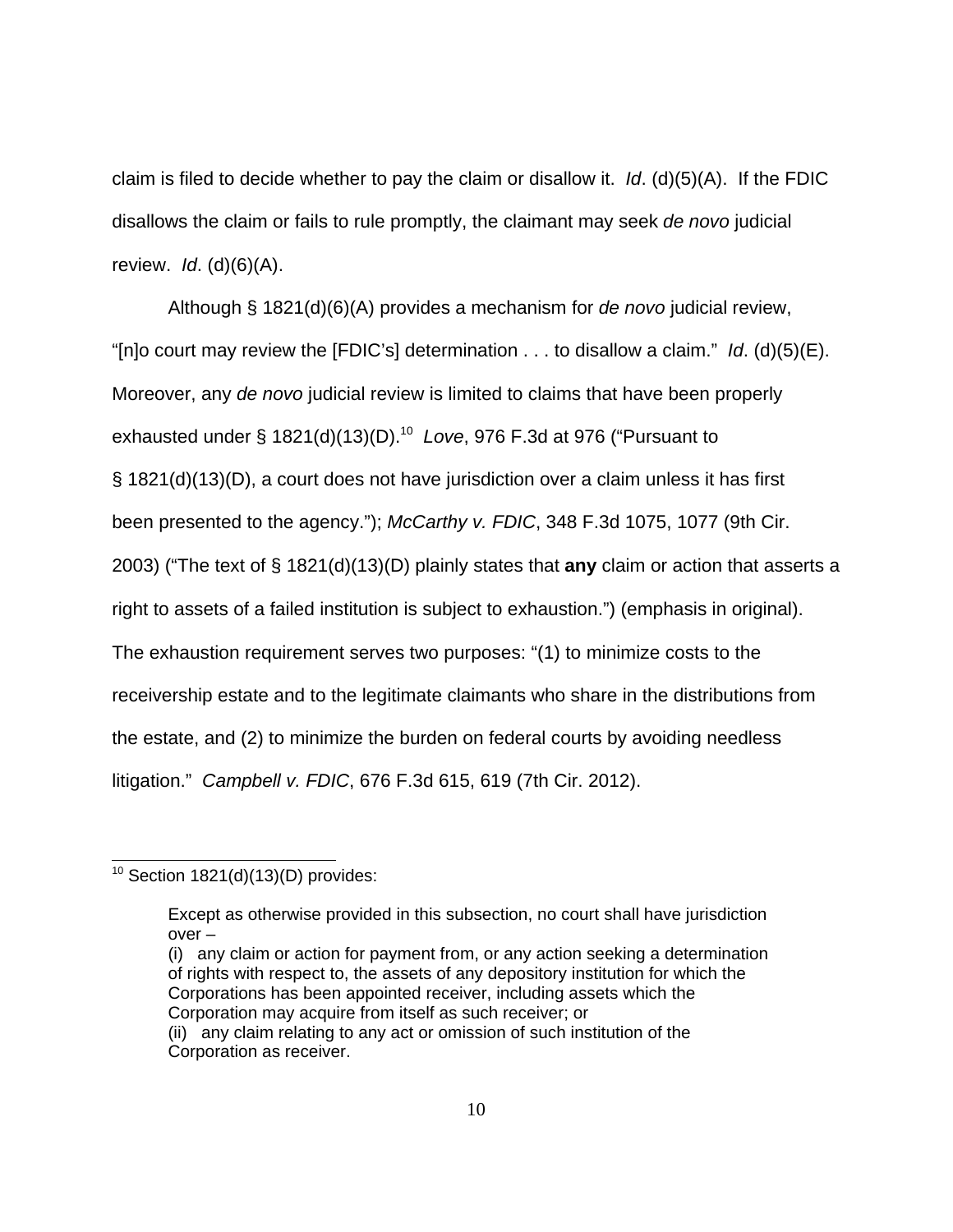The Court's jurisdiction over claims brought against the FDIC is also curtailed by operation of § 1821(j), which provides that "no court may take any action, except at the request of the Board of Directors by regulation or order, to restrain or affect the exercise of powers or functions of the Corporation as a conservator or receiver." This section was "intended to permit the FDIC to perform its duties as conservator or receiver promptly and effectively without judicial interference." Hindes v. FDIC, 137 F.3d 148, 160 (3d Cir. 1998). To that end, numerous courts have found that § 1821(j) presents a jurisdictional bar to various types of equitable relief. Mile High Banks v. FDIC, No. 11-cv-01417, 2011 WL 2174004, at \*2 (D. Colo. June 2, 2011) (unpublished) (listing cases). Indeed, the D.C. Circuit has described  $\S$  1821(i) as "effect [ing] a sweeping ouster of courts' power to grant equitable remedies." Freeman v. FDIC, 56 F.3d 1394, 1399 (D.C. Cir. 1995).

## **B. ADAMS I (CIVIL ACTION NO. 12-CV-00240)**

Pursuant to the Third Amended Complaint (Doc. # 65), Adams brings numerous causes of action in this case, including twenty different breach of contract claims against FTB-CO and the FDIC.<sup>11</sup> (See id.,  $\P$  60(a)-(i);  $\P$  61(a)-(i).) Adams also brings claims for breach of fiduciary or confidential duty, conversion, unjust enrichment, assumpsit, request for imposition of a constructive trust or equitable lien, declaratory judgment, fraud, and determination of Adams' proof of claim. (Id. at 16-41.)

<sup>11</sup> Specifically, Adams alleges ten breaches of the 2009 Participation Agreement by FTB-CO, and ten breaches of the 2009 Participation Agreement by the FDIC after it became receiver for FTB-CO. (Doc. # 65, ¶¶ 60, 61.)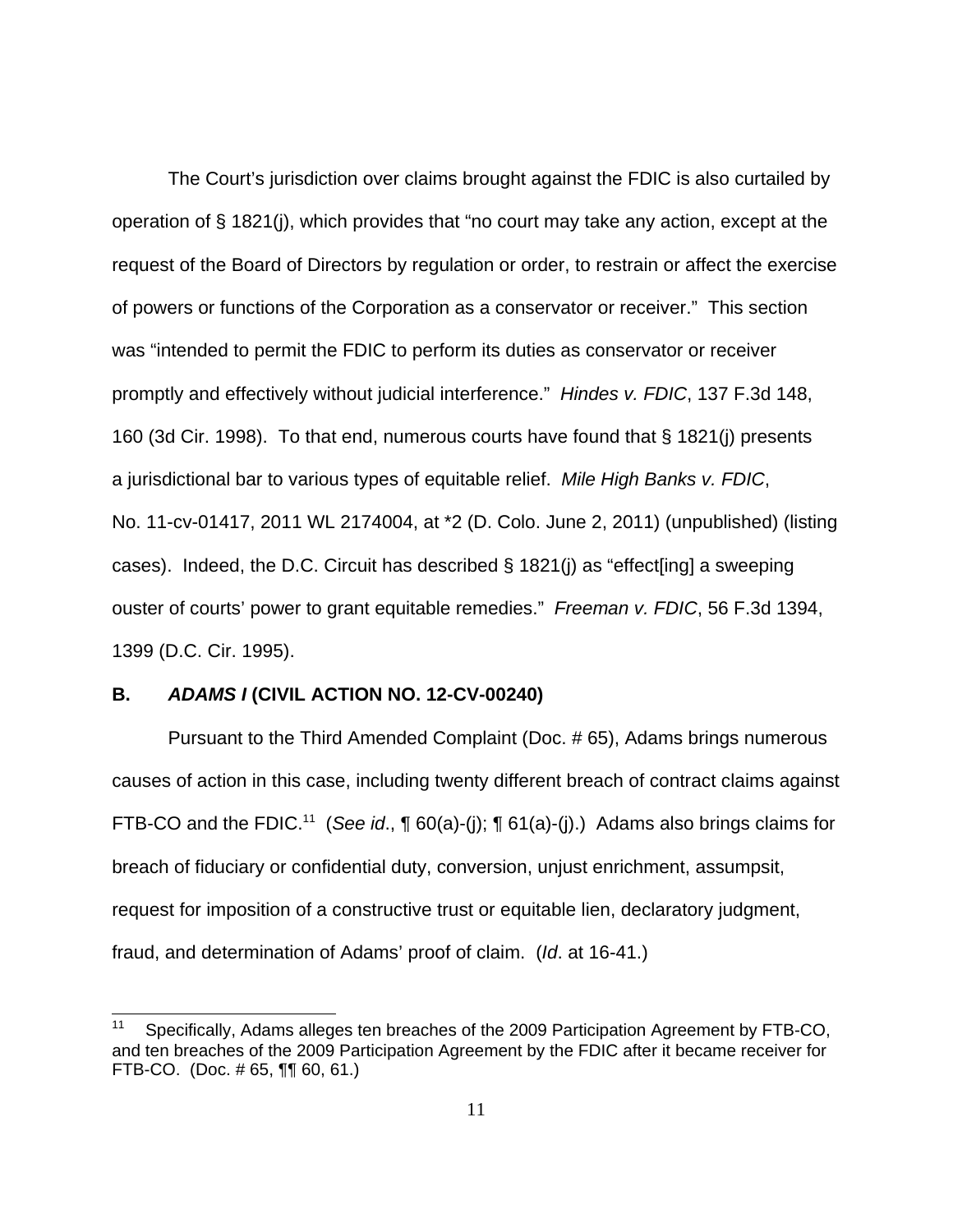In its Motion to Dismiss, the FDIC argues that Adams did not exhaust its administrative remedies for any of its claims, "except for its [breach of contract] claim for LIFO payment of its participation interest under the Agreement."<sup>12</sup> (Doc. #75 at 4.) With respect to Adams' LIFO breach of contract claim, the FDIC contends that the claim is not ripe for consideration because the Real Estate has not yet been sold to a third party, and so there is no requirement to disburse sale proceeds under the Agreement. Alternatively, the FDIC asserts that Adams' LIFO breach of contract claim should be dismissed under Fed. R. Civ. P. 12(b)(6) because Adams' claim for LIFO priority of sale proceeds is not plausible under a plain reading of the Participation Agreement.

1. Exhaustion

As previously noted, the Court lacks jurisdiction over any claims that have not "first been presented to the [FDIC]." Love, 36 F.3d at 976. The Tenth Circuit has

 $12$  The FDIC does not raise an exhaustion argument with respect to Adams' Fifth Claim (Assumpsit) or Adams' Ninth Claim (Determination of Proof of Claim). Instead, the FDIC argues, and the Court agrees, that these two claims are duplicative of Adams' LIFO breach of contract claim. In Adams' Fifth Claim, Adams asserts that the FDIC "ought to pay [Adams] from the purported trustee's sale proceeds [Adams'] full participation interest under the Participation Agreement." (Doc. # 65, ¶ 100.) This turns on whether FTB-CO or the FDIC has breached the Participation Agreement and is therefore duplicative to Adams' breach of contract claim. In Adams' Ninth Claim, Adams requests a de novo "determination by this Court of its claims set forth in [Adams'] proof of claim." The Court only has jurisdiction to conduct a de novo review of exhausted claims, 12 U.S.C. § 1821(d)(13)(D), which, as will be explained, is only the LIFO breach of contract claim. Thus, this claim is duplicative to Adams' First Cause of Action. Both the Fifth and Ninth Claims are therefore dismissed as duplicative.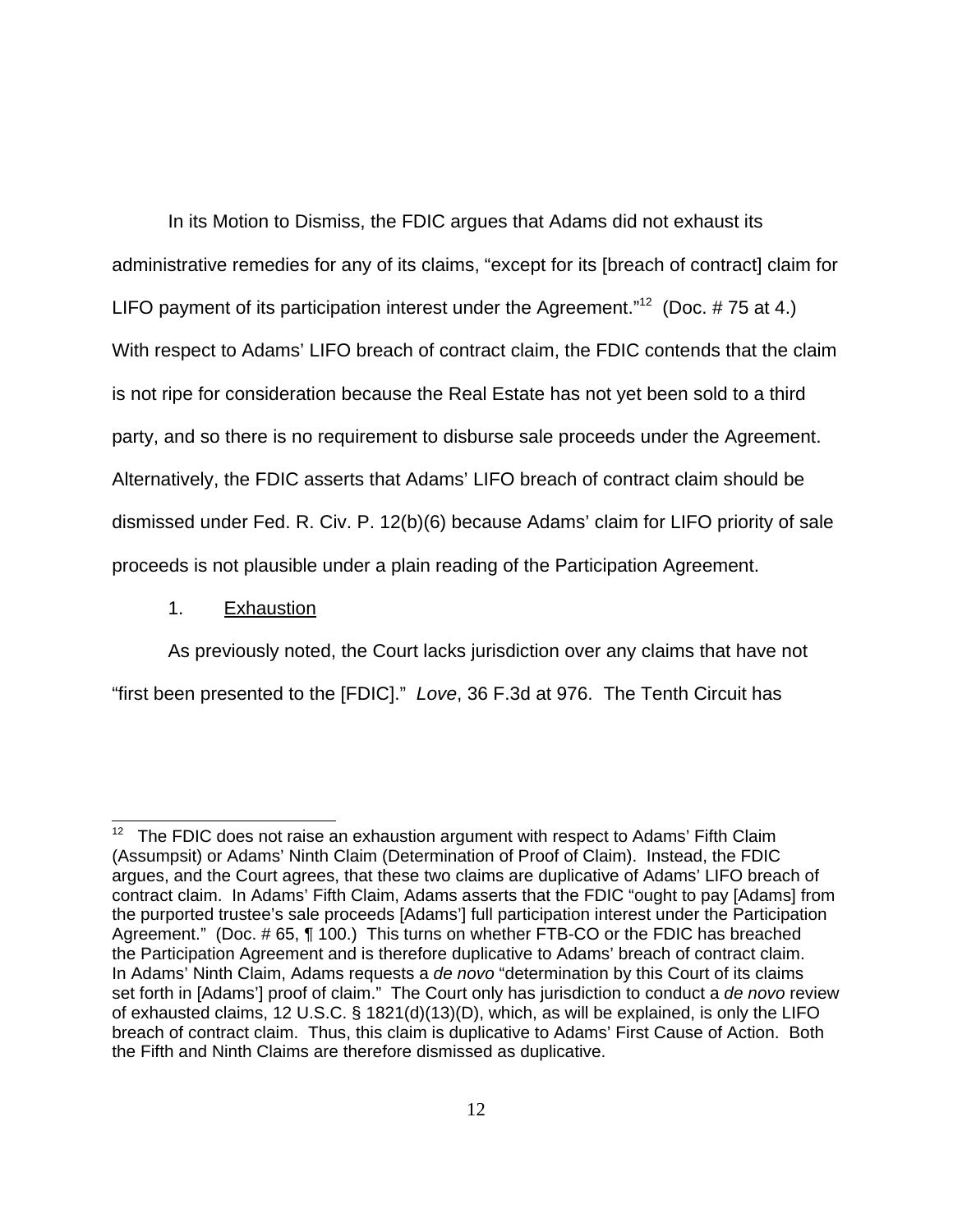defined the term "claim" to mean a cause of action. Id. Thus, the Court must determine which of Adams' causes of action have been properly exhausted.<sup>13</sup>

On May 5, 2011, Adams submitted a formal Proof of Claim to the FDIC, stating that FTB-CO is indebted to Adams in the sum of \$4,827,644.01. (Doc. # 75-1 at 6.) In the "Description of Claim," Adams stated: "Loan Participation from [FTB-CO] to [Adams] dated July 2, 2009, on a loan made to Everest Marin, LP in the amount of \$3,235,000.00 (Participation Interest)." (Id.) To this Proof of Claim, Adams attached a sheet entitled "Everest Marin Calculations," with a breakdown of the participation interest, lost interest, and fees totaling \$4,827,644.01, its Second Amended Complaint against FTB-CO and FTB-NE with attached exhibits, and documents regarding \$142,000 in taxes paid on the Property and the invoice for an appraisal. (Id. at 7-56.) There was no explanation of how these attachments related to the Proof of Claim.

After receiving the Proof of Claim, a claims agent for the FDIC sent Adams notice that the Claim had been received, with the subject line: "Additional Information Requested." (Id. at 57.) The FDIC informed Adams that its Claim would "not be processed until you provide additional support for your claim." (Id. at 57.) On August 25, 2011, Adams submitted a letter from its counsel providing narrative support for Adams' Claim.<sup>14</sup> (*Id.* at 58-66; Doc.  $\#$  75-2 at 1-11.) In the letter, Adams' counsel

<sup>&</sup>lt;sup>13</sup> Although Adams alleges that it properly exhausted all of its claims (Doc.  $\#$  65, ¶ 50), the issue of exhaustion goes to the Court's subject matter jurisdiction over the case. Thus, the Court cannot "presume the truthfulness of the complaint's factual allegations," and may consider the Proof of Claim and attachments to the Proof of Claim in resolving whether Adams properly exhausted all of its claims. See Holt v. United States, 46 F.3d 1000, 1002-03 (10th Cir. 1995). <sup>14</sup> The letter was also accompanied by 64 pages of exhibits. (Doc. # 75-2 at 12-41; Doc. # 75-3 at 1-35.)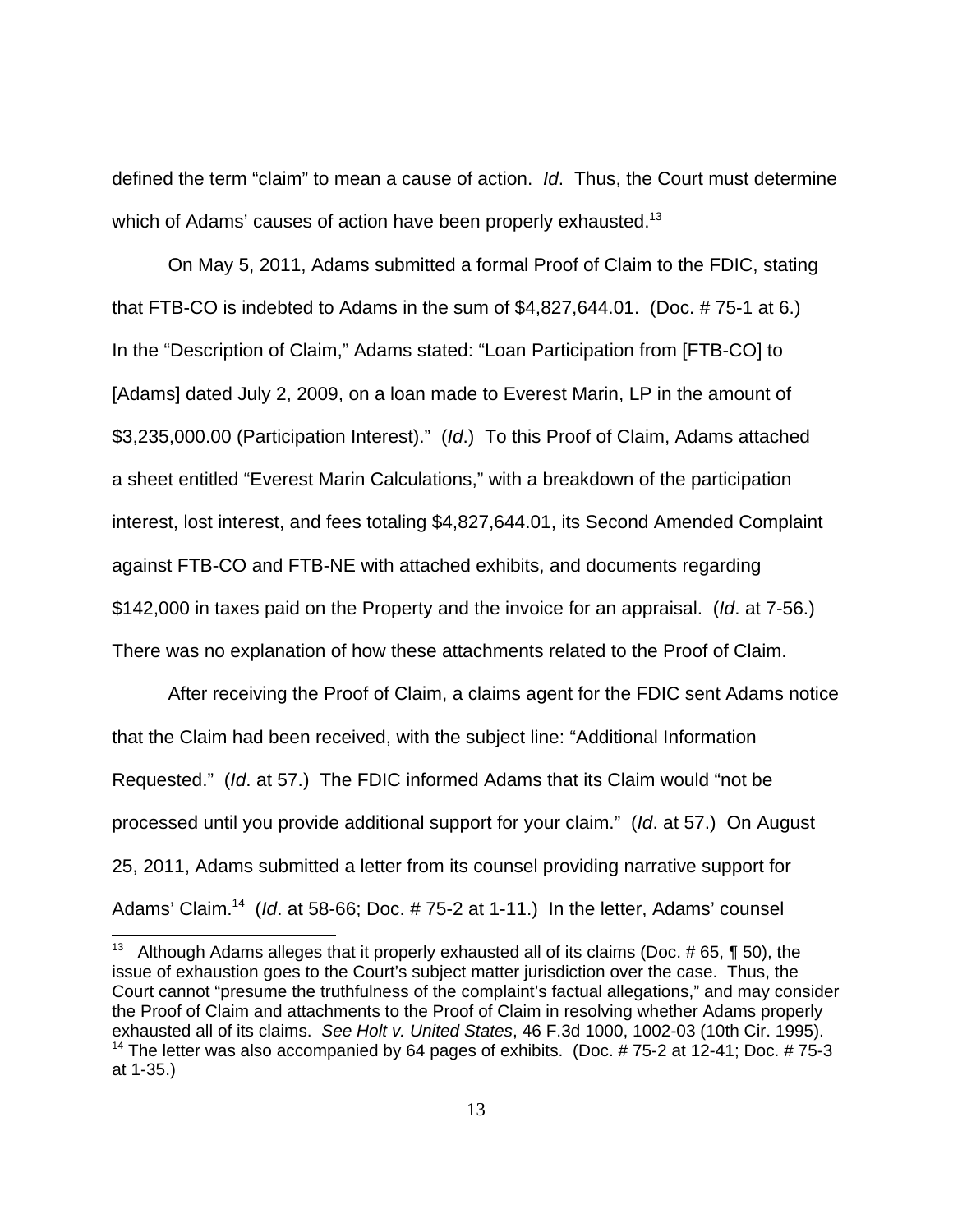discussed the LIFO provisions of the Participation Agreement and cited to correspondence between then FTB-CO Chief Credit Officer Al Linton and Adams President Chad Adams, indicating that Adams was to have LIFO priority regardless of default. Adams' counsel's letter concluded: "As the previous pages indicate, Adams Bank entered into a valid, binding, and enforceable Participation Agreement with FTB-CO. Accordingly, Adams Bank respectfully requests that its claim be approved by the FDIC in all respects." (Doc. # 75-2 at 11.) Adams' claim was disallowed by the FDIC on November 1, 2011. (Doc. # 75-3 at 36.)

#### a) Alleged Breaches of Contract by FTB-CO

 In addition to its exhausted claim that FTB-CO breached the Participation Agreement by failing to pay Adams the proceeds from the foreclosure sale on a LIFO basis (Doc. # 75, ¶ 60(i)-(j)), Adams' Third Amended Complaint alleges that FTB-CO breached the Participation Agreement by failing to timely send financial information to Adams, failing to establish a committee to evaluate and elect default remedies, failing to consult with Adams about the timing and circumstances regarding the foreclosure, failing to provide adequate management for evaluating, monitoring, servicing and collecting the Loan, and failing to provide adequate assurance to Adams of its intent to honor the LIFO provision of the Participation Agreement. (Id., ¶ 60(a)-(h).) Although Adams asserts that it exhausted all of these breach of contract claims, Adams did not mention any of its non-LIFO breach of contract claims in its Proof of Claim form or in its attorney's supplemental letter. See Hibyan v. FDIC, 812 F. Supp. 271, 275 (D. Me.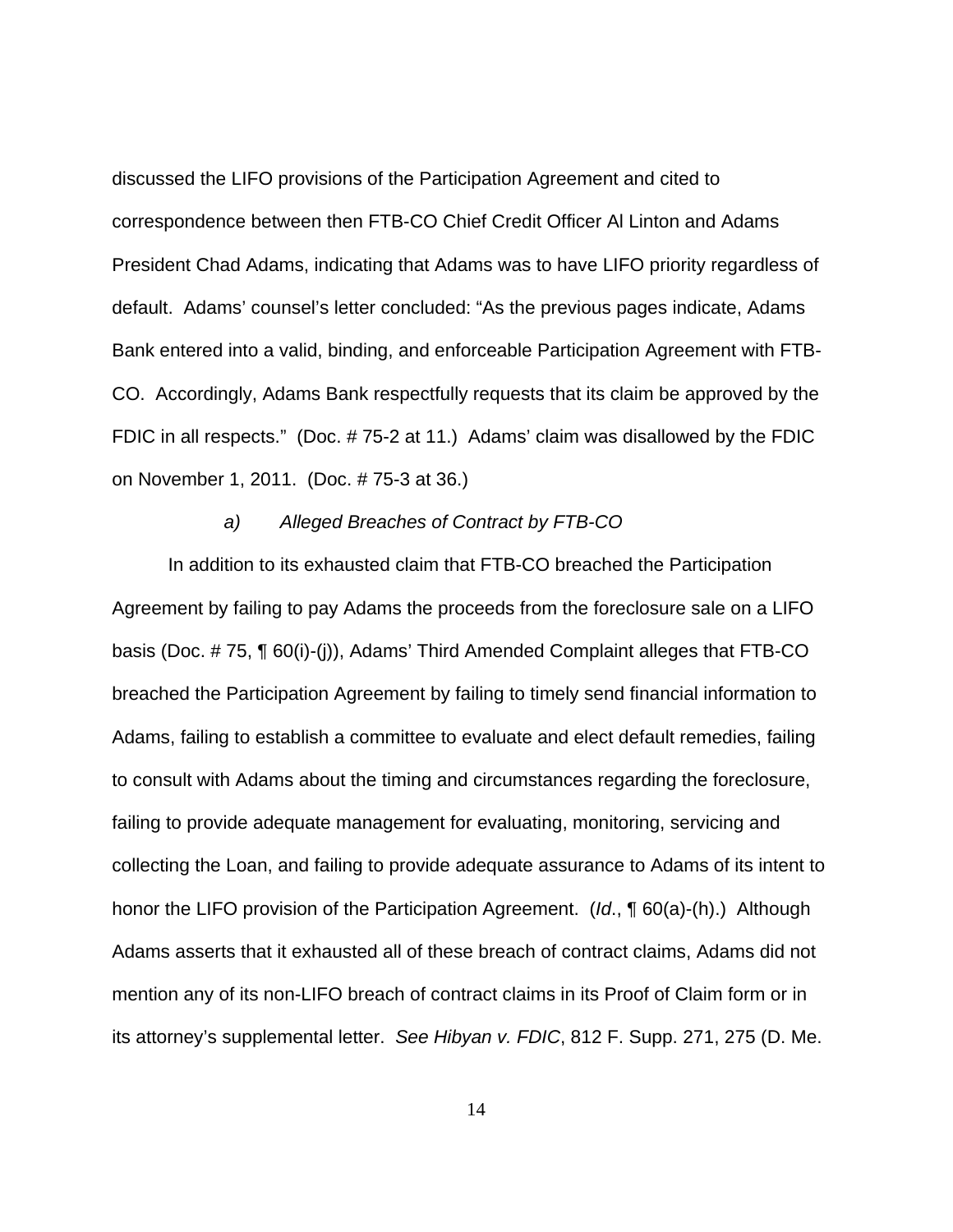1993) (dismissing claims based on one contractual provision because the claimants had only administratively exhausted claims based on a different contractual provision). Thus, Adams' Third Amended Complaint "alleges entirely new legal theories that are different than those reflected in the administrative proof of claim." Jahn v. FDIC, 828 F. Supp. 2d 305, 317 (D.D.C. 2011); see also BHC Interim Funding II, L.P., v. FDIC, 852 F. Supp. 2d 131, 138-139 (D.D.C. 2012) (listing cases dismissing claims that were not first presented to the FDIC); Aljaf Assocs. Ltd. P'ship v. FDIC, 879 F. Supp. 515, 518 (E.D. Pa. 1995) (holding exhaustion of contract claim did not exhaust fraud claim).

In Response, Adams points to the exhibits attached to its counsel's supplemental letter as evidence that it exhausted all of its breach of contract claims. Some of the exhibits do obliquely refer to at least some of the non-LIFO breach of contract claims now alleged in the Third Amended Complaint. (See, e.g., Doc. # 75-3 at 10-11) (letter from President of Adams to then FTB-CO Chief Credit Officer complaining about the lack of communication from FTB-CO). However, the FDIC was not obligated to dig through the exhibits in order to surmise what claims Adams might possibly bring. See Brown Leasing Co., v. FDIC, 833 F. Supp. 672, 675-76 (N.D. Ill. 1993) (holding that the FDIC is entitled to fair notice of "the facts and legal theories on which a claimant seeks relief from the failed institution."). As the court asked in Ravenswood, LLC v. FDIC, 10-cv-01064, 2011 WL 1079495, at \*5 (N.D. Ill. Mar. 21, 2011) (unpublished), "how was the FDIC[ ] supposed to respond to a theory it did not know [the claimant] was presenting?" Requiring the FDIC to predict possible theories of recovery by sorting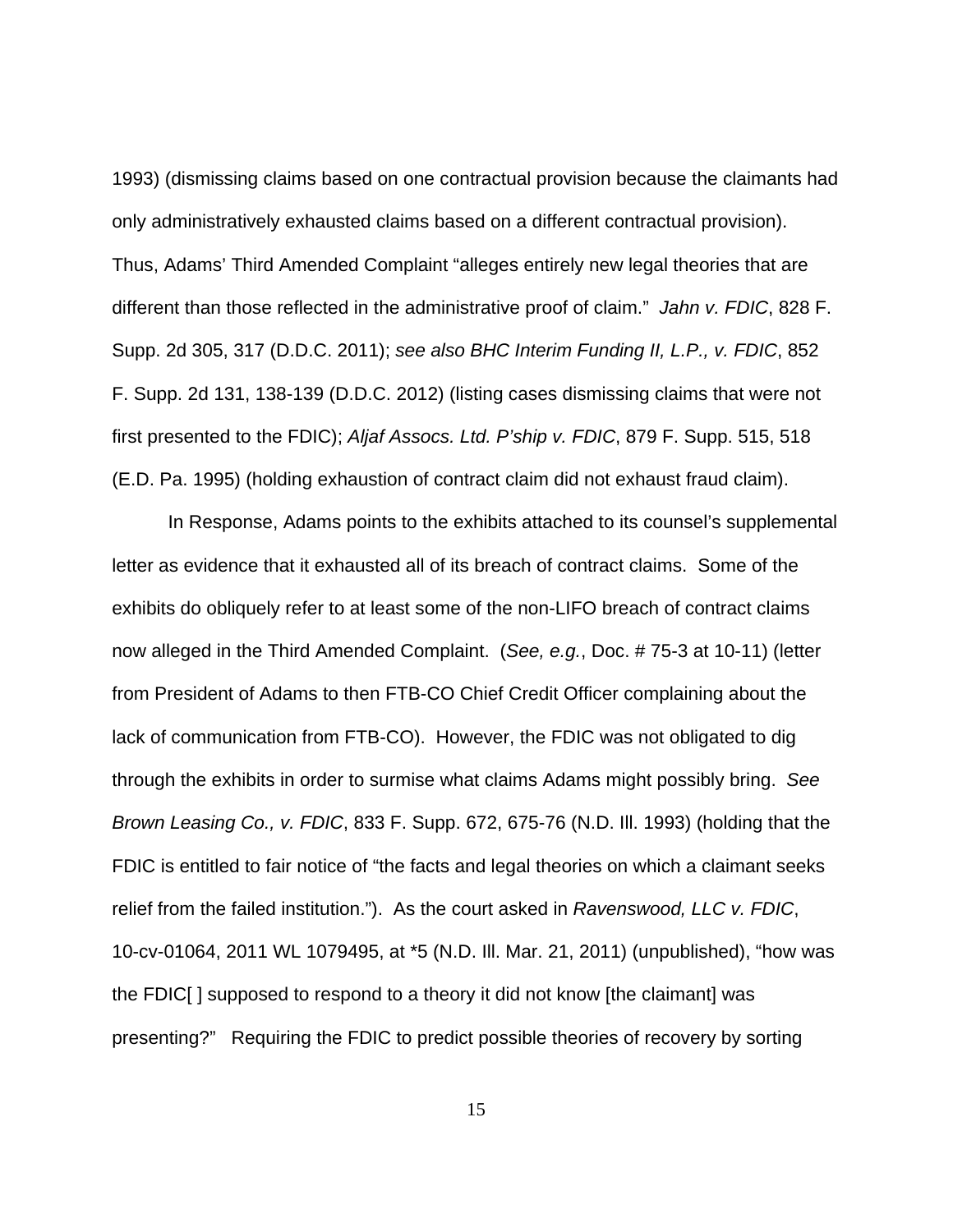through exhibits attached without any explanation to a Proof of Claim "would impose indefensible costs on the FDIC and frustrate FIRREA's intended purpose of expeditiously and fairly resolving the majority of claims . . . without protracted litigation." Brown Leasing, 883 F. Supp. at 676. With that purpose in mind, courts emphasize "the importance of specificity in presenting a theory of recovery to the FDIC in a Proof of Claim." 15th & Spruce Bldg., 2012 WL 6814127, at \*5 (citing Ravenswood, 2011 WL 1079495). Here, any vague references in the exhibits that Adams attached to its Proof of Claim did not provide the FDIC with fair notice that Adams was asserting any non-LIFO breach of contract claims.

The Court's determination that Adams did not exhaust its non-LIFO breach of contract claims is further supported by the fact that Adams did not explain how and in what amount Adams was damaged by each of the alleged non-LIFO breaches of contract. Instead, the only amount of damages claimed by Adams was Adams' entire loan participation interest, plus interest and fees, *i.e.*, \$4,827,644.01. Nowhere did Adams request any relief specifically for any of its non-LIFO breach of contract claims.<sup>15</sup> See Autumnwood Assocs. v. RTC, No. CIV. A. 94-5961, at \*2 (E.D. Pa. Aug. 2, 1995) (unpublished) (dismissing claims under Rule 12(b)(1) because the claimant had not exhausted its administrative remedies for the categories of damages sought in the lawsuit).

<sup>15</sup> Certainly, Adams could not have reasonably expected that amount of damages for all of the alleged partial (and relatively minor) breaches.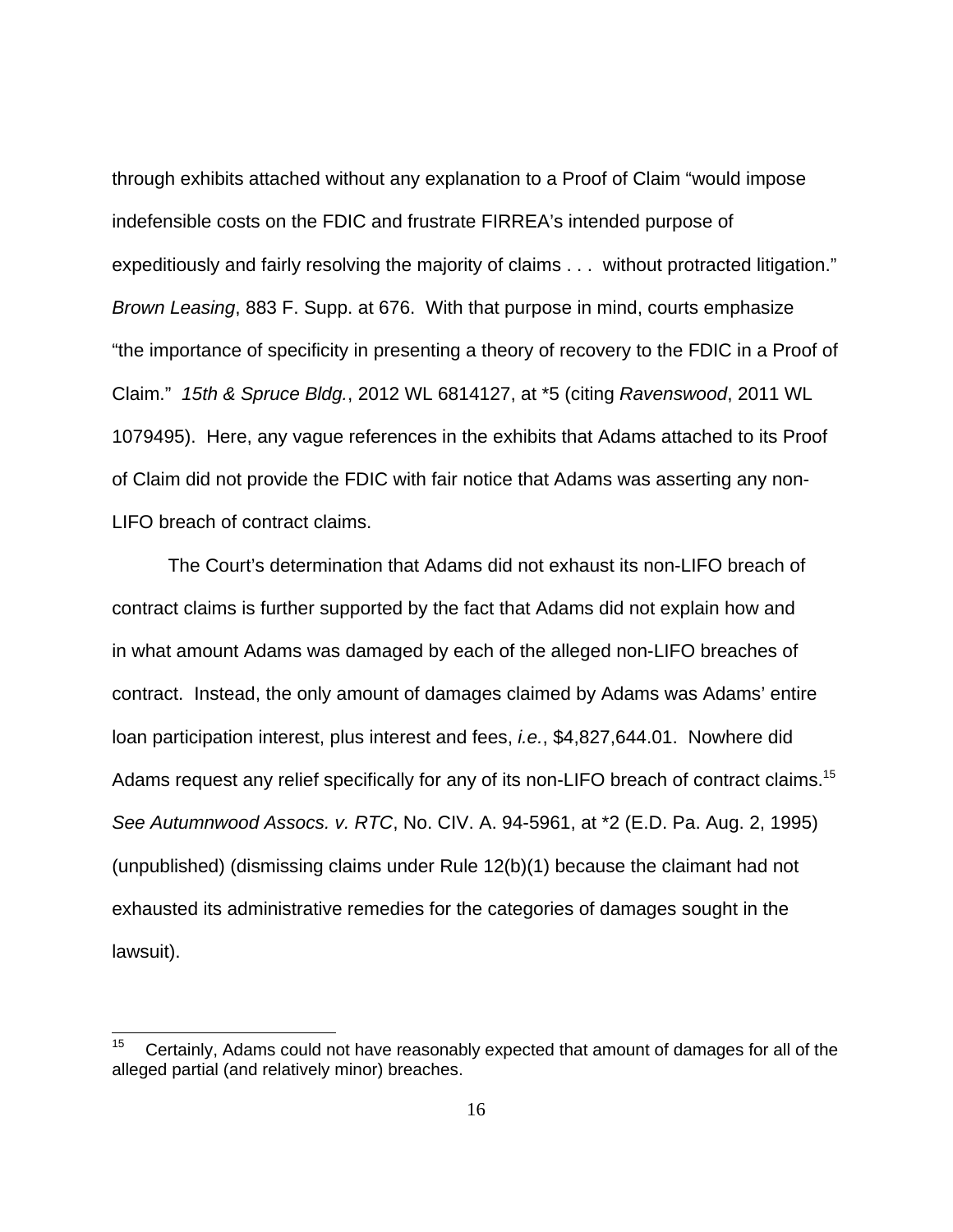Thus, the Court finds that Adams' non-LIFO breach of contract claims brought in the Third Amended Complaint are distinct from the claims presented to the FDIC in the Proof of Claim, and should therefore be dismissed under Fed. R. Civ. P. 12(b)(1). See, e.g., 15th & Spruce Bldg., 2012 WL 6814127, at \*6 (dismissing unexhausted claims pursuant to Rule 12(b)(1)).

## b) Alleged Breaches of Contract by the FDIC

In its Third Amended Complaint, Adams also brings multiple breach of contract claims against the FDIC in its role of lead lender. (Doc.  $\# 75$ ,  $\P$  61(a)-(i).) It is undisputed that Adams failed to exhaust these claims; however, Adams asserts that "post-appointment claims against [the] FDIC are not subject to FIRREA exhaustion before seeking judicial review." (Doc. # 77 at 4) (emphasis removed). For this proposition, Adams relies on the Tenth Circuit's decision in Homeland Stores, Inc. v. Resolution Trust Corp., 17 F.3d 1269 (10th Cir. 1994).

In Homeland Stores, the Resolution Trust Corporation ("RTC")<sup>16</sup> took over management of the Belmont Square shopping center. Homeland Stores, a tenant in the shopping center, had signed a lease that guaranteed that the anchor tenant would be "similar" to the original anchor tenant and would be "acceptable" to Homeland Stores. By selecting a new, "unacceptable" anchor tenant, the FDIC allegedly breached its lease with Homeland Stores. See id. at 1270-71.

<sup>&</sup>lt;sup>16</sup> "The powers delegated to the FDIC and the RTC are identical  $\dots$  [T]hus, the case law does not distinguish between the two and neither will the Court." Mile High Banks, 2011 WL 2174004, at \*1 n1.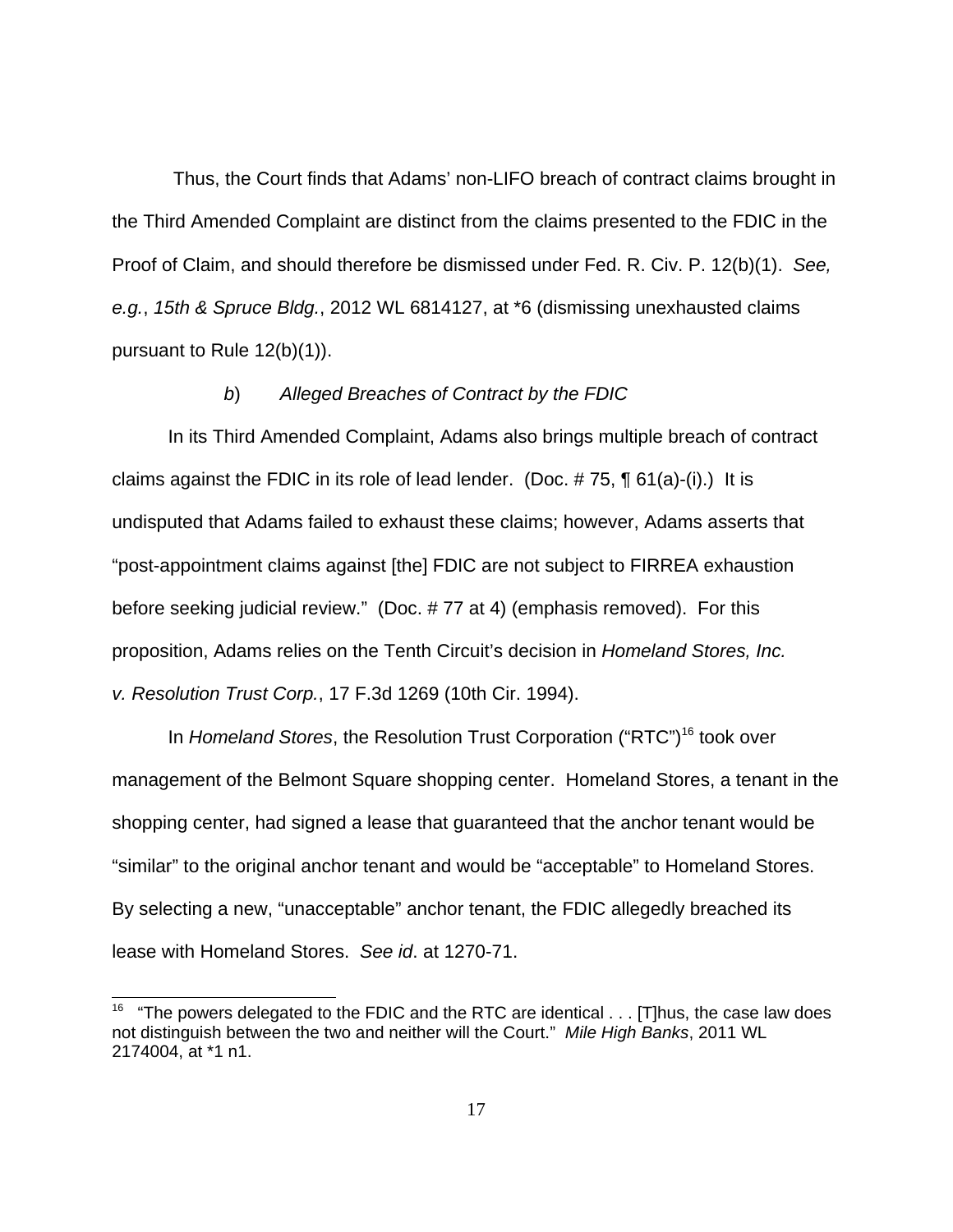Despite Homeland Stores' failure to exhaust its claims through the administrative claims process, the Tenth Circuit held that § 1821(d)(13)(D) did not bar Homeland Stores' claims because its claims arose solely from RTC's management of the receivership asset. See id. at 1275-76. The Tenth Circuit expressed concern that applying the plain language of FIRREA would close the administrative process to Homeland Stores and leave it without an administrative or judicial forum to raise its claims. See id. at 1274 n.5. The Tenth Circuit also relied on precedent from the Ninth and First Circuits, citing respectively Resolution Trust Corp. v. Midwest Fed. Sav. Bank, 4 F.3d 1490 (9th Cir. 1993) and Heno v. FDIC, 996 F.2d 429 (1st Cir. 1993) (Heno I). Id. at 1274-75. The Tenth Circuit also noted that § 1821(d) refers primarily to the RTC (or FDIC) as a receiver, but the RTC's conduct in managing the Belmont shopping center fell "more squarely under the RTC's power as 'conservator.'" Id. at 1275.

Although Homeland Stores has never been overturned in the Tenth Circuit, there is ample reason to question whether *Homeland Stores* is still good law. Importantly, in carving out a jurisdictional exception to the exhaustion requirement, the Tenth Circuit explained that none of the reasons it provided "standing alone necessarily dictate[d] the outcome." Id. at 1275. Rather, the Tenth Circuit stated that the various factors, "taken together," led to its holding.

As noted, one of the factors the Tenth Circuit relied upon in Homeland Stores was precedent from other circuits. However, every circuit court to consider the issue since Homeland Stores has held that the exhaustion requirement does apply to post-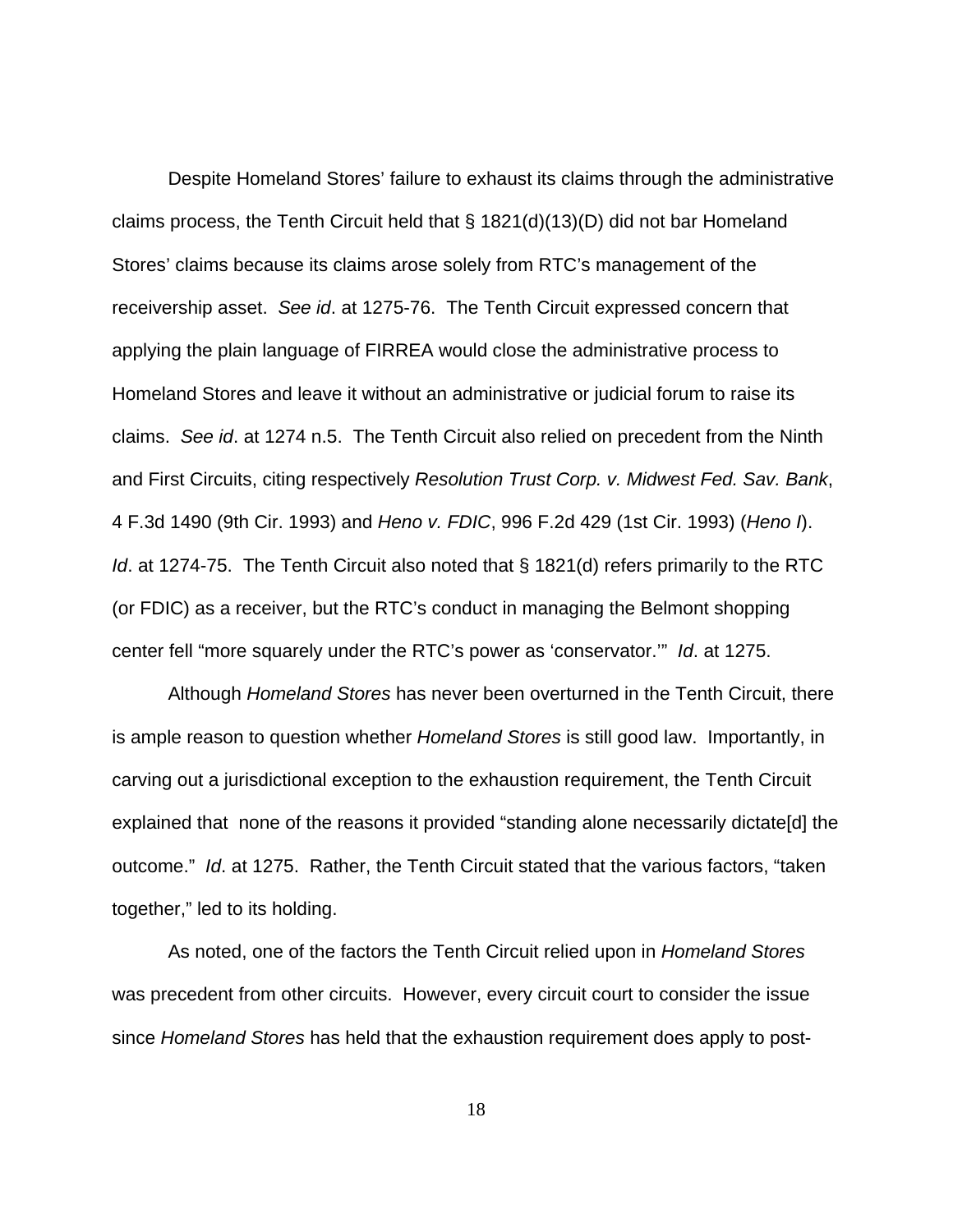appointment claims.<sup>17</sup> Moreover, neither of the cases that Homeland Stores cited are still good law in their respective circuits. The Ninth Circuit has explicitly disagreed with the Homeland Stores approach, see McCarthy, 348 F.3d at 1081 (discussing Homeland Stores and concluding "that claimants . . . who challenge conduct by the FDIC as receiver, must exhaust administrative remedies before seeking judicial review"), and the First Circuit withdrew its opinion in Heno I, and subsequently concluded that the RTC's internal procedures could accommodate post-receivership claims. See Heno v. FDIC, 20 F.3d 1204, 1208-09 (1st Cir. 1994) (Heno II). Thus, at least one reason the Tenth Circuit gave for its holding in Homeland Stores appears no longer valid. Given that the holding in Homeland Stores was based on a combination of several factors, and one of those factors now appears invalid, it is unclear whether the Tenth Circuit would arrive at the same conclusion that it reached in Homeland Stores. Thus, to the extent that Homeland Stores is still good law, the Court will construe it narrowly.

Reading Homeland Stores narrowly, the exhaustion requirement in § 1821(d) does not apply when a plaintiff's claim arises solely from conduct that occurs after the FDIC is appointed as receiver. See Homeland Stores, 17 F.3d at 1271 (Homeland Stores' claims arose solely from actions of the RTC in managing a receivership asset). In this case, unlike in Homeland Stores, "the genesis of [Adams'] claim is the

<sup>17</sup> See Vill. of Oakwood v. State Bank & Trust Co., 539 F.3d 373, 387 (6th Cir. 2008); McCarthy v. FDIC, 348 F.3d 1075, 1081 (9th Cir. 2003) (joining "the majority of courts in holding that claimants . . . who challenge conduct by the FDIC as receiver[ ] must exhaust administrative remedies before seeking judicial review"); Stamm v. Paul, 121 F.3d 635, 639-42 (11th Cir. 1997); Home Capital Collateral, Inc. v. FDIC, 96 F.3d 760, 763-64 (5th Cir. 1996); Hudson United Bank v. Chase Manhattan Bank, 43 F.3d 843, 848-49 (3d Cir. 1994).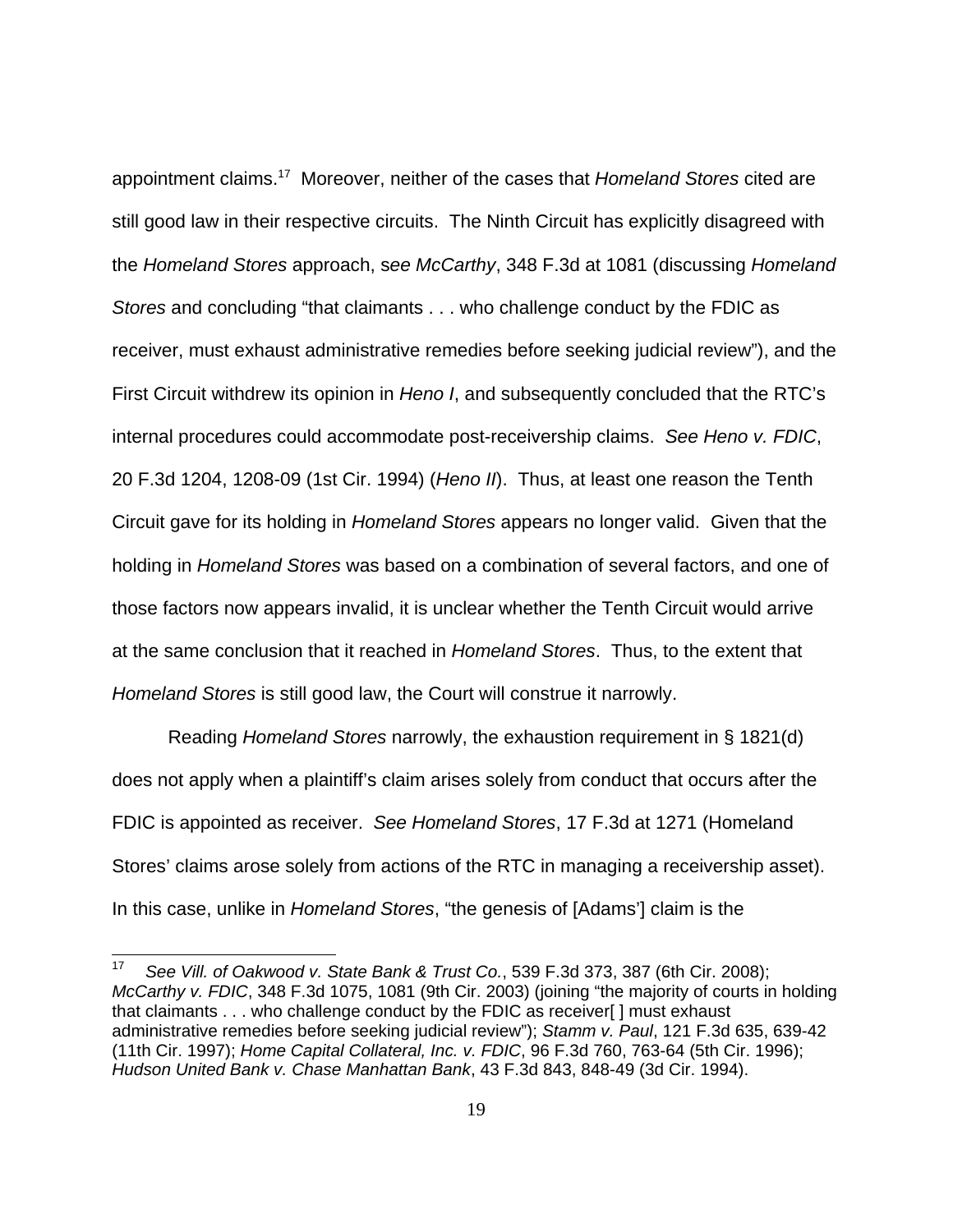prereceivership misconduct by [FTB-CO]." Tri-State Hotels, Inc. v. FDIC, 79 F.3d 707, 713 (8th Cir. 1996) (holding that Homeland Stores exception did not apply where the plaintiff claimed that the FDIC had failed to remedy the alleged breach of contract and fraud of the failed depository institution). Upon review of Adams' breach of contract claims against the FDIC, the Court finds that such claims are intrinsically linked to the claims that Adams brought against FTB-CO. (See Doc. # 65, ¶ 61.) A plaintiff cannot circumvent the exhaustion requirement by challenging the FDIC's failure to reverse the failed depository institution's actions. See Tri-State Hotels, 79 F.3d at 713 n.9 (observing that allowing such circumvention would "effectively eviscerate the claims process"). Moreover, unlike the plaintiff in Homeland Stores, Adams had (and still has)<sup>18</sup> an administrative forum to bring its claims against the FDIC.

Another important difference between the instant case and Homeland Stores is that, unlike in *Homeland Stores*, the FDIC appears to be acting as a receiver rather than as a conservator. See Homeland Stores, 17 F.3d at 1275 (finding that the RTC was acting as a conservator, which suggested that Homeland's claims were not covered by the jurisdictional bar because  $\S$  1821(d) primarily refers to the RTC as a receiver). One of the functions of a receiver is to "place the insured depository institution in liquidation and proceed to realize upon the assets of the institution, having due regard to the

<sup>&</sup>lt;sup>18</sup> The FDIC acknowledges that Adams' claims "are susceptible to resolution through the claims process" and urges the Court to dismiss these claims "so that [Adams'] administrative remedies can be exhausted." (Doc. # 78 at 5.) Courts routinely defer to an administering agency's interpretation of its enabling statute, see Heno II, 20 F.3d at 1209-10, and this Court will also defer to the FDIC's representation that Adams may exhaust any claims against the FDIC as receiver.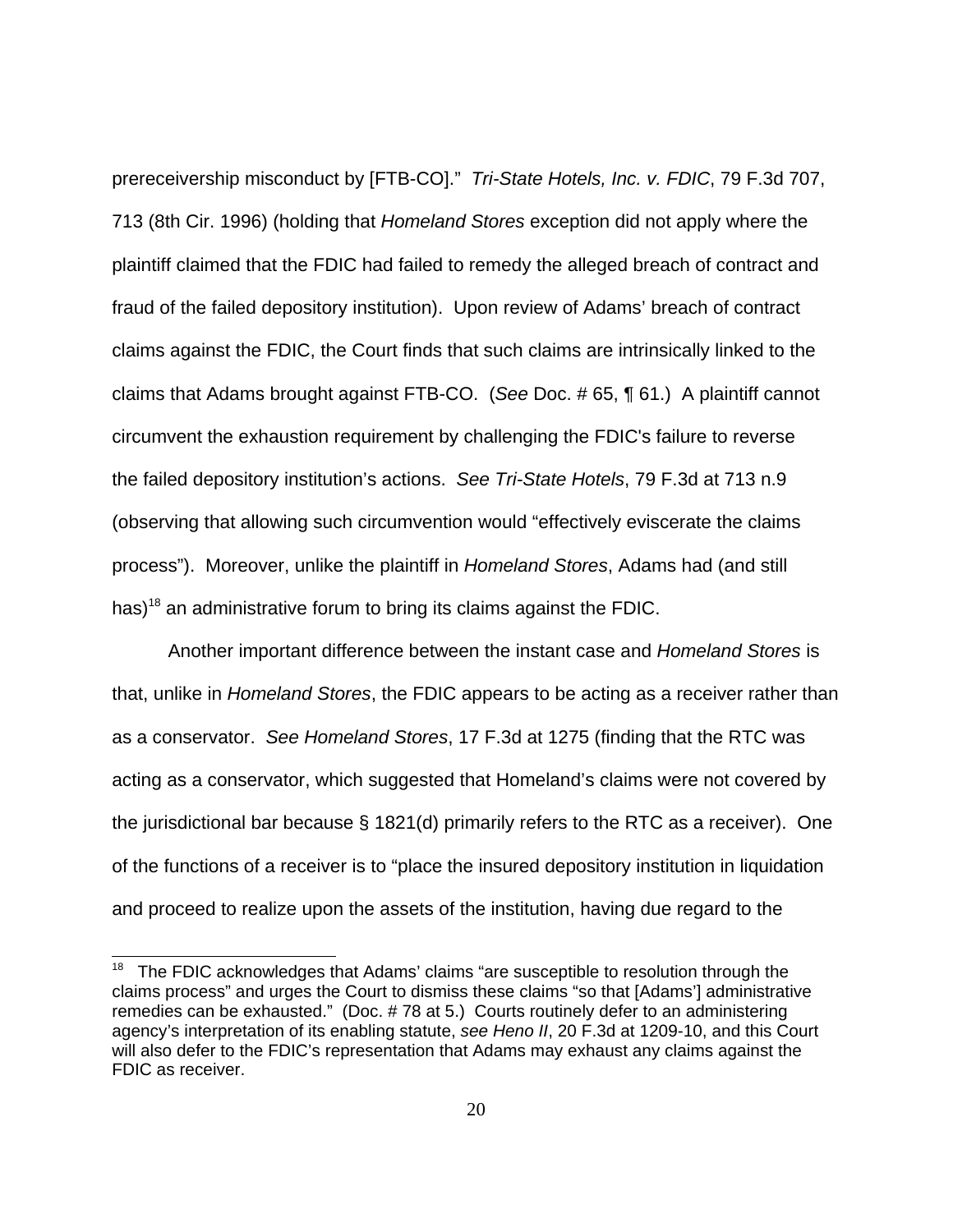conditions of credit in the locality." Id. (quoting  $\S$  1821(d)(2)(E)). In contrast, the FDIC, as conservator, is empowered to take such action as may be "necessary to put the insured depository institution in a sound and solvent condition" and "carry on the business of the institution and preserve and conserve the assets and property of the institution." § 1821(d)(2)(D). Although this point is not well developed by the parties, and "the lines between the two functions may blur at times," Homeland Stores, 17 F.3d at 1275, the FDIC's conduct appears to be that of a receiver because the FDIC seems to be attempting to sell the Real Estate rather than manage it.

For these reasons, the Court finds that the *Homeland Stores* jurisdictional exception does not apply to the facts of this case. Thus, Adams was required to administratively exhaust its breach of contract claims against the FDIC. Because Adams failed to exhaust these claims, all of its claims concerning post-receiver conduct by the FDIC are dismissed for lack of jurisdiction under Fed. R. Civ. P. 12(b)(1).

## c) Non-Breach of Contract Claims

The FDIC also argues that Adams' claims for breach of fiduciary or confidential duty, conversion, unjust enrichment, request for imposition of a constructive trust or equitable lien, declaratory judgment, and fraud should be dismissed because they were not exhausted. Adams did not mention any of these claims in its Proof of Claim or in its supplemental letter. Moreover, any references in the attached exhibits to these causes of action, or to facts that may support these causes of action, are insufficient to exhaust these claims as the FDIC is not required to predict what causes of action a claimant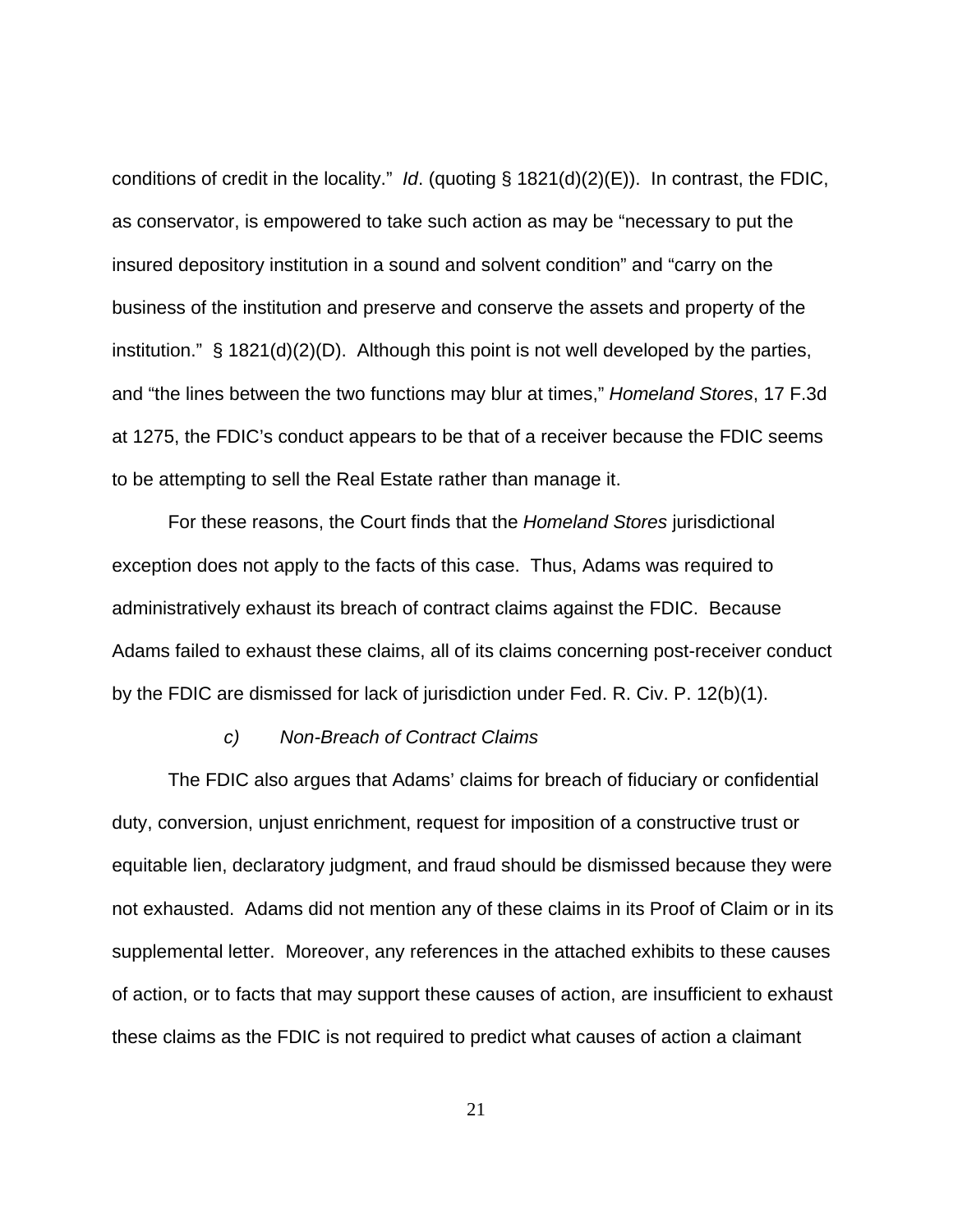may bring. See Brown Leasing, 883 F. Supp. at 675-75; Ravenswood, 2011 WL 1079495, at \*5. Thus, the Third Amended Complaint "alleges entirely new legal theories that are different than those reflected in the administrative proof of claim." Jahn, 828 F. Supp. 2d at 317; BHC Interim, 852 F. Supp. 2d at 138-139 (listing cases dismissing claims that were not first presented to the FDIC); 15th & Spruce Bldg., 2012 WL 6814127, at \*5 (finding that the FDIC is not required to ensure that the asserted Proof of Claim presents the appropriate theory of recovery). As such, Adams' claims for breach of fiduciary or confidential duty, conversion, unjust enrichment, request for imposition of a constructive trust or equitable lien, declaratory judgment, and fraud are dismissed for lack of jurisdiction under Fed. R. Civ. P. 12(b)(1).<sup>19</sup>

<sup>19</sup> The Court also lacks jurisdiction over Adams' claims for unjust enrichment, request for imposition of a constructive trust or equitable lien, or declaratory judgment because § 1821(j) prevents courts from granting equitable relief against the FDIC when doing so would "restrain or affect the exercise of powers or functions of the Corporation as a conservator or a receiver." 12 U.S.C. § 1821(j). Here, the requested relief would restrain or affect the FDIC's power to sell the Real Estate. See Mile High Banks, 2011 WL 2174004, at \*2 ("the § 1821(j) bar applies to various types of request for equitable relief"); Hindes v. FDIC, 137 F.3d 148, 160 (3d Cir. 1998) (holding § 1821(j) precludes declaratory and injunctive relief); Hanson v. FDIC, 113, F.3d 866, 870-71 (8th Cir. 1997) (finding that the imposition of a constructive trust would restrain or affect the FDIC and thus the Court lacked jurisdiction under  $\S$  18212(j)); Salzman v. Bachrach, 996 P.2d 1263, 1265 (Colo. 2000) (holding unjust enrichment is an equitable remedy); Freeman v. FDIC, 56 F.3d 1394, 1399 (D.C. Cir. 1995) (describing  $\S$  1821(j) as "effect[ing] a sweeping ouster of courts' power to grant equitable remedies.").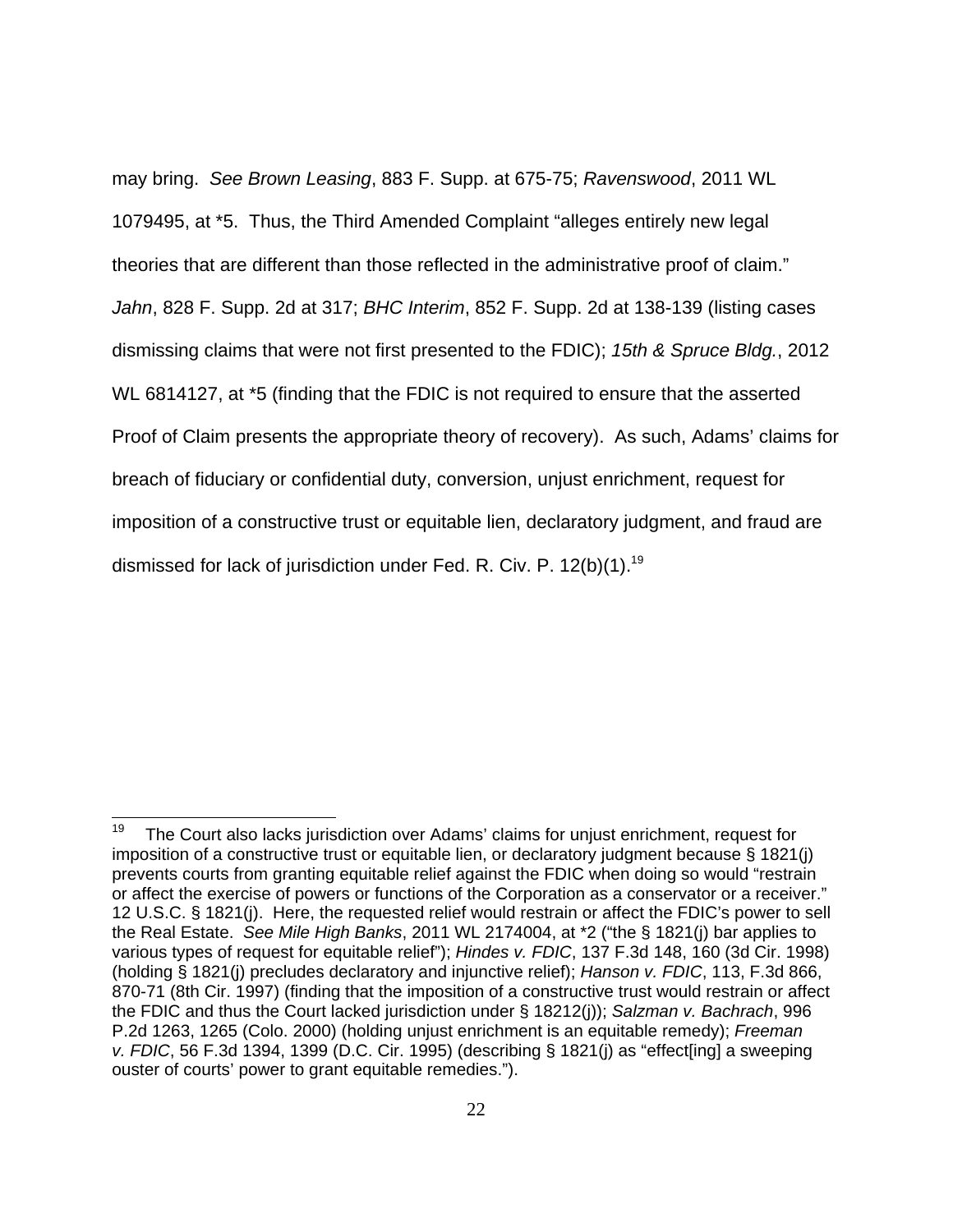## 2. Ripeness

Although the FDIC concedes that Adams' LIFO breach of contract claim was properly exhausted, the FDIC argues that this claim should be dismissed as unripe. (Doc. # 75 at 8-12.) Ripeness is a justiciability doctrine designed to prevent courts from entangling themselves in abstract disagreements through premature adjudication. Morgan v. McCotter, 365 F.3d 882, 890 (10th Cir. 2004). Thus, the ripeness inquiry "focuses not on whether the plaintiff was in fact harmed, but rather 'whether the harm asserted has matured sufficiently to warrant judicial intervention."" Id. (quoting Warth v. Seldin, 422 U.S. 490, 499 n.10 (1975)). "A claim is not ripe for adjudication if it rests upon contingent future events that may not occur as anticipated, or indeed may not occur at all." Texas v. United States, 523 U.S. 296, 300 (1998) (citation and internal quotation marks omitted).

The FDIC argues that Adams' breach of contract claim is not ripe because the FDIC has no obligation to distribute sale proceeds to Adams until it sells the Real Estate to a third party. Because the FDIC has not yet sold the Real Estate, the FDIC contends that the dispute is about future funds to be collected, not past, actually received "payments" that could have been made to Adams on a LIFO basis. However, Adams has submitted affidavits from its President, Chad Adams, and from its attorney, Robert Reynolds, both of whom attest that the FDIC has already received \$128,759.55 in tax refunds and distributed those refunds on a pro rata basis. (Doc. # 77-1, ¶ 19; Doc. # 77-8, ¶ 13.) Thus, the FDIC has already distributed the tax refunds on a *pro rata* basis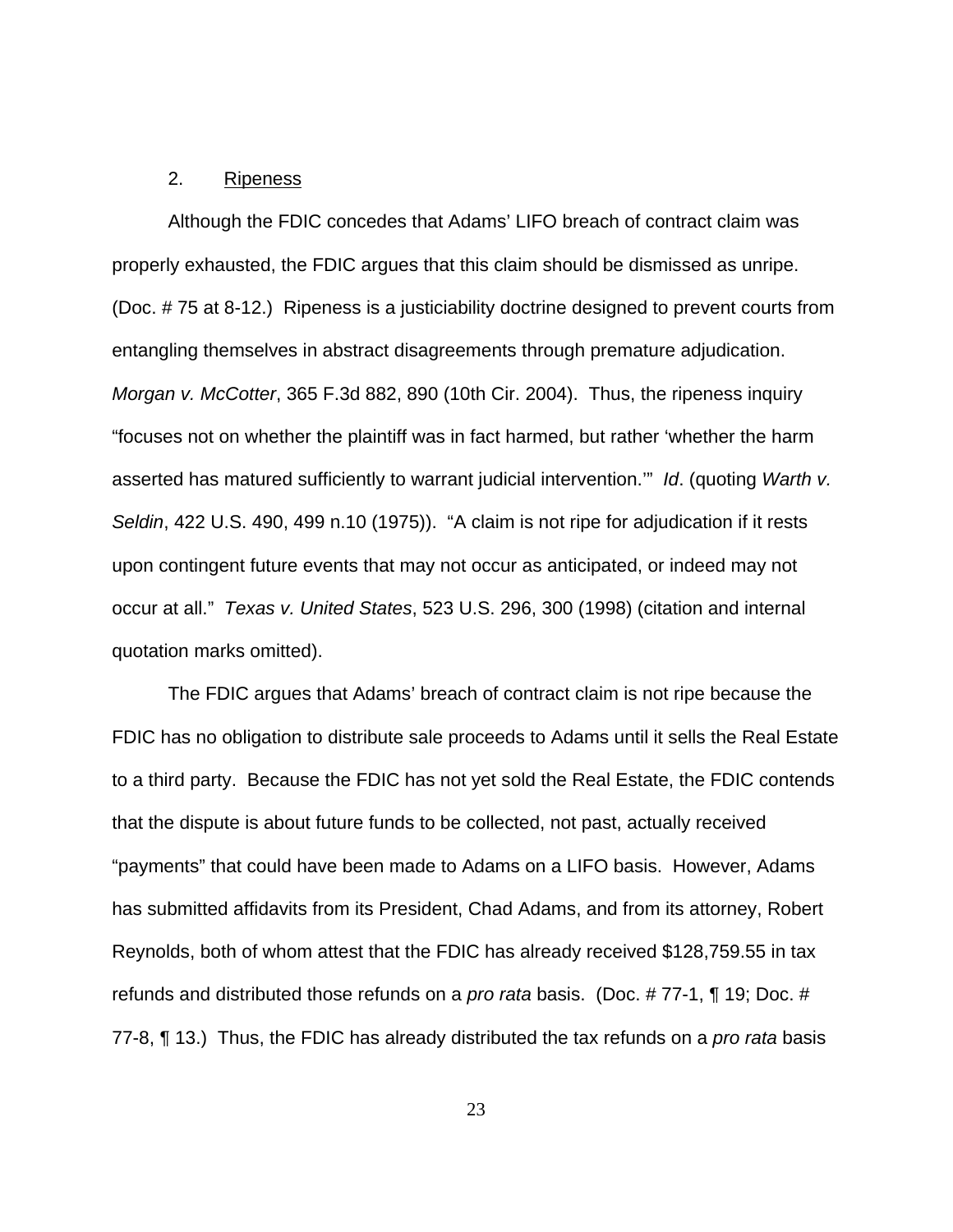and, consistent with the FDIC's litigation position in the instant case, it appears that the FDIC intends to ratably distribute any collected income when it sells the Real Estate (or when it receives auxiliary income such as the tax refunds). As a result, Adams may suffer hardship if the Court withholds consideration of Adams' LIFO breach of contract claim. See Morgan, 365 F.3d at 890. The Court finds that Adams' LIFO breach of contract claim has sufficiently matured and is ripe for adjudication. $^{20}$ 

## 3. Failure to State a Claim

At long last, the Court proceeds to the merits of Adams' LIFO breach of contract claim. To state a breach of contract claim under Colorado law, $^{21}$  a plaintiff must sufficiently plead the following elements: (1) the existence of a contract; (2) performance by the plaintiff or some justification for nonperformance; (3) failure to perform the contract by the defendant; and (4) resulting damages to the plaintiff. W. Distrib. Co. v. Diodosio, 841 P.2d 1053, 1058 (Colo. 1992). The only factor that appears to be in dispute is the third factor, i.e., whether the FTB-CO failed to perform under the Participation Agreement by failing to distribute proceeds to Adams on a LIFO basis.<sup>22</sup> In the instant

In its Reply, the FDIC argues that the Court should not consider the distribution of the tax refunds in determining whether Adams' claims are ripe because Adams did not exhaust any claim relating specifically to the tax refunds. (Doc. # 78 at 6.) Although Adams did not specifically discuss the tax refunds in its Proof of Claim, Adams had put the FDIC on notice that it believed it was entitled to LIFO priority on any income generated from the Real Estate.

<sup>&</sup>lt;sup>21</sup> The 2009 Participation Agreement provides that "[t]his Agreement shall be governed and construed under the laws of the State of Colorado." (Doc. # 65-1 at 3.)

In its Third Amended Complaint, Adams seems to allege more generally that FTB-CO and the FDIC breached the Participation Agreement by refusing to pay Adams from the proceeds of the foreclosure sale. (Doc. # 65, ¶ 60(i).) Whether the foreclosure sale was a "sale" that triggered FTB-CO's or subsequently the FDIC's obligation to pay Adams under the Agreement is a legal question. In its Motion to Dismiss, the FDIC asserts, and Adams does not dispute,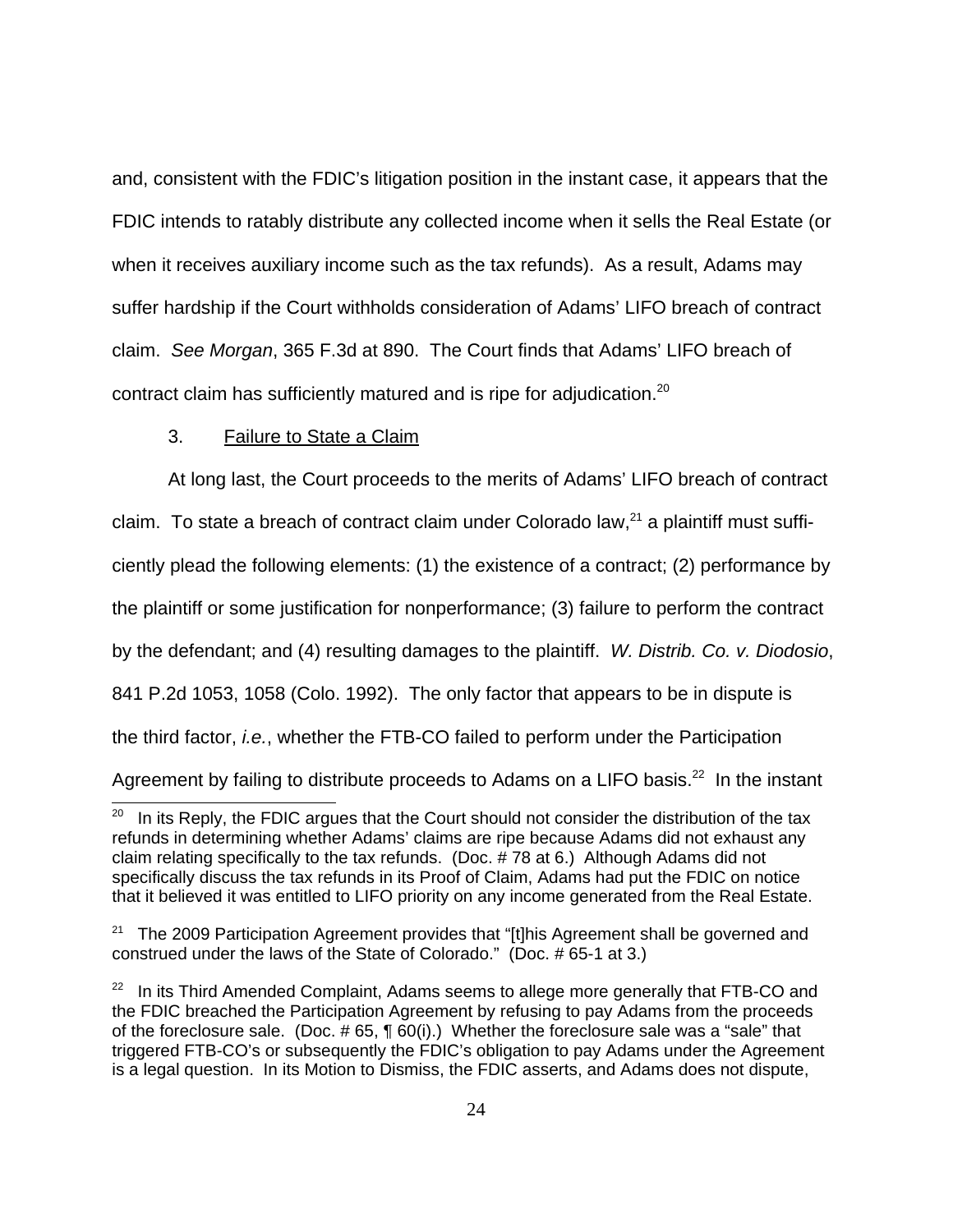Motion to Dismiss, the FDIC contends that Adams' LIFO breach of contract claim should be dismissed for failure to state a claim "because the argument for LIFO priority of sale proceeds is not legally plausible under a plain reading of the Agreement." (Doc. # 75 at 12.)

Under Colorado law, "[c]ontract interpretation is a question of law for the court to decide." Copper Mountain, Inc. v. Indus. Sys., Inc., 208 P.3d 692, 696 (Colo. 2009). The primary goal of contract interpretation is to determine and effectuate the intent and reasonable expectations of the parties." Id. at 697. The Colorado Supreme Court has instructed courts to "interpret a contract 'in its entirety with the end in view of seeking to harmonize and to give effect to all provisions so that none will be rendered meaningless.'" Id. (quoting Pepcol Mfg. Co. v. Denver Union Corp., 687 P.2d 1310, 1313 (Colo. 1984)). Thus, courts ascertain the meaning of a contract by examining the contract as a whole rather than viewing clauses or phrases in isolation. Id.

In interpreting a contract, courts should look beyond the four corners only if the terms of the contract are ambiguous. Pepcol, 687 P.2d at 1314. "It is axiomatic that in

that the foreclosure sale was a "credit bid." (Doc. # 75 at 11-12.) Pursuant to Colorado statute, a bid in a foreclosure sale must be in the form specified in C.R.S. § 38-37-108 (e.g., cash, certified check, or cashier's check), unless the bid is "by the holder of the evidence of debt." C.R.S. 38-38-106 (2012). When the bid is by the holder of the debt, as occurred in this case, presentation of the note and entry of a credit on the debt satisfies the requirements of the statute without cash or any other form of payment changing hands. See Good Fund, Ltd.-1972 v. Church, 579 P.2d 1174, 1175-76 (Colo. App. 1978). Thus, a credit bid is "nothing more than a paper transaction." FDIC v. Texarkana Nat. Bank, 874 F.2d 264, 270 (5th Cir. 1989). As such, FTB-CO's credit bid at the foreclosure sale did not trigger any duty to pay Adams proceeds from the sale as "no payment was actually received." Id. (internal quotations omitted).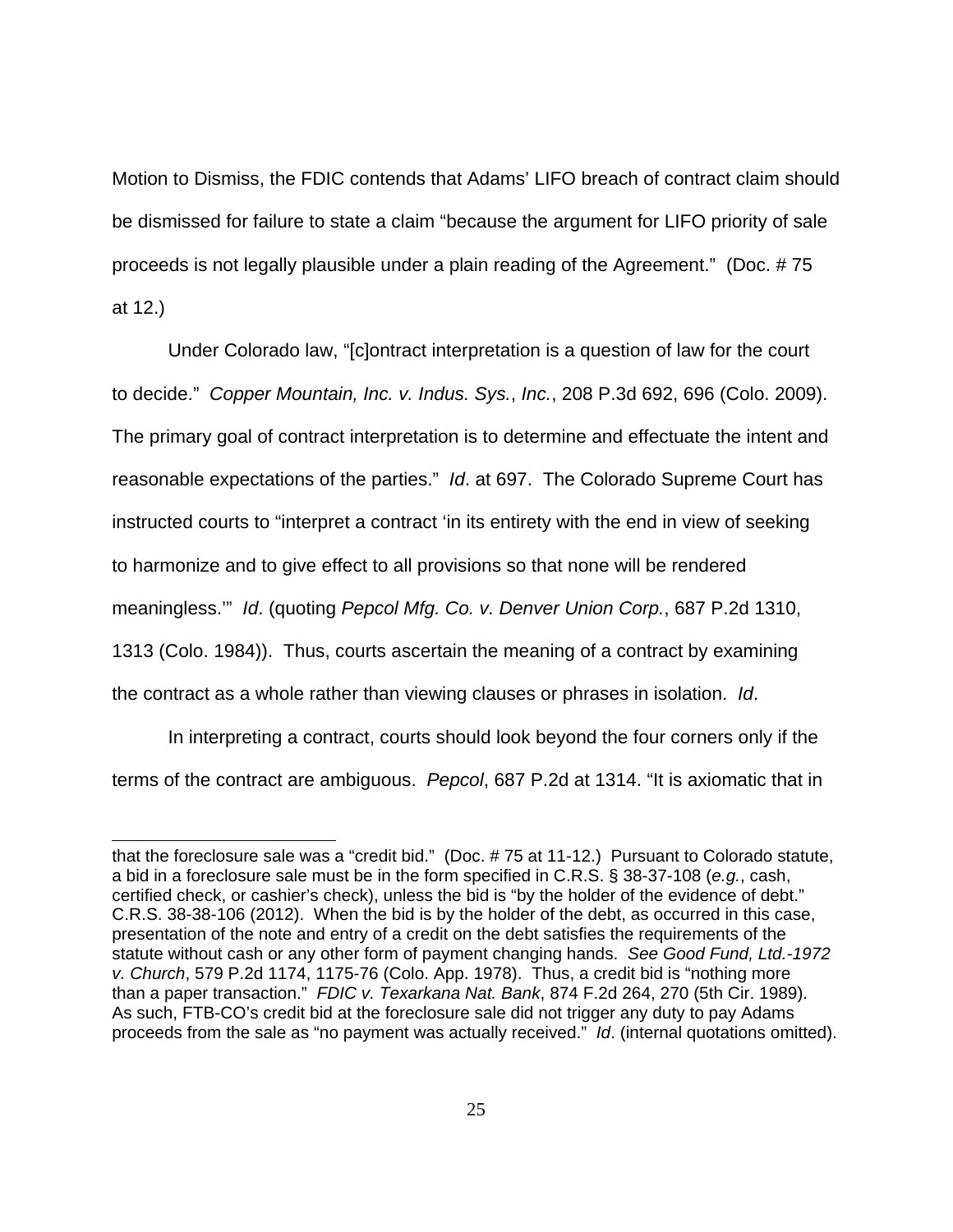the absence of an ambiguity a written contract cannot be varied by extrinsic evidence." Id. Whether an ambiguity exists is also a question of law. Id.

In the Third Amended Complaint, Adams alleges that the "Purchaser First Out" section of the Participation Agreement entitles it to LIFO priority of any proceeds from the sale of the Real Estate. (Doc. # 65, ¶¶ 8-10.) The "Purchaser First Out" section states: "100% of payments until such time as Purchaser has received Purchaser's Investment plus Interest thereon at Purchaser's Interest Rate Regardless of Default."<sup>23</sup> (Doc. # 65-1.) The parties disagree as to the meaning of the term "payment" as used in this provision. Adams asserts that the term "payment" is meant to apply to all income generated from the Real Estate (including proceeds received from the sale of the Real Estate), whereas the FDIC argues that "payment" is used to describe only actual funds submitted as payments by the borrower that are applied to the Loan. (Doc. # 75 at 10.)

In attempting to discern the meaning of the "Purchaser First Out" clause, the Court heeds the Colorado Supreme Court's instruction that the meaning of a contract must be determined "by examining the entire instrument and not by viewing clauses or phrases in isolation." Copper Mountain, 208 P.3d at 697 (internal quotations omitted). Taken in context with the rest of the Participation Agreement, the Court finds that a plain reading of the Agreement as a whole renders legally implausible Adams' asserted interpretation of the "Purchaser First Out" provision.

<sup>23</sup> Adams has referred to the Participation Agreement in its Third Amended Complaint and the parties do not contest the authenticity of the Participation Agreement. Thus, the Court may consider the provisions of the Participation Agreement without converting the instant motion to dismiss to one for summary judgment. See Alvarado v. KOB-TV, L.L.C., 493 F.3d 1210, 1215 (10th Cir. 2007).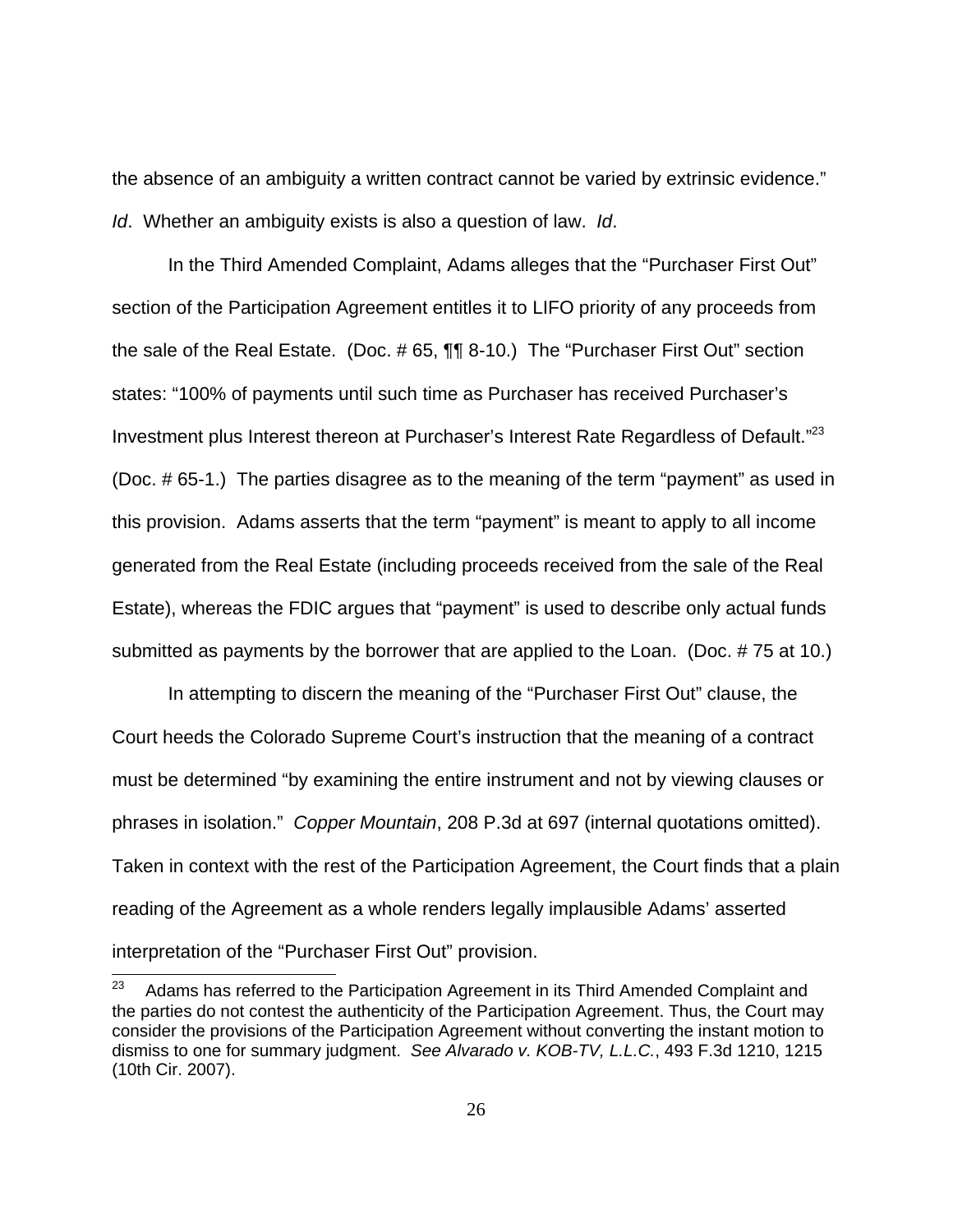Although the term "payment" is not expressly defined in the "Definitions" section

of the Agreement, the "Application of Payments" section distinguishes between

"payment" and "collected funds." The Agreement provides that:

"[u]pon receipt of a payment, interest, fees, or other payments under the Loan . . . Originating Institution will promptly pay to the Participant . . . an amount equal to the Participant's Participation interest of each amount received and applied by the Originating institution in payment of principal, interest on the Loan, shared fees, or other payments in respect of the Loan. Such application of funds shall be on a [LIFO] basis with Participant's Participation Interest being distributed first . . . ."

(Doc. # 65-1 at 1.) Thus, "payment" is an amount paid by the borrower in partial or

complete discharge of an obligation. The "Application of Payments" section then

provides that:

"**upon the occurrence of an event of default with respect to the Loan**, all expenses incurred in collecting the Loan as well as **all collected funds shall be shared between the Originating Institution and Participant on a pro rata basis** until such default is cured."

(Id.) (emphasis added.) Thus, the Agreement distinguishes between "payments" received from the borrower, and "collected funds" that are received in the event of default. In the event of default, as occurred here, the Agreement explicitly provides that all collected funds are to be ratably shared. Similarly, the "Borrower's Default: Enforcement" section provides that "[u]pon the occurrence of any default under the Loan Documents, . . . **[t]he Originating Institution and Participant shall share ratably in the income and expense incurred pursuant to this paragraph** . . . ." (Doc. # 65-1 at 2) (emphasis added.) Moreover, the "Sale of Loan Participation Interest" section provides that "[t]he sale is made by the Originating Institution without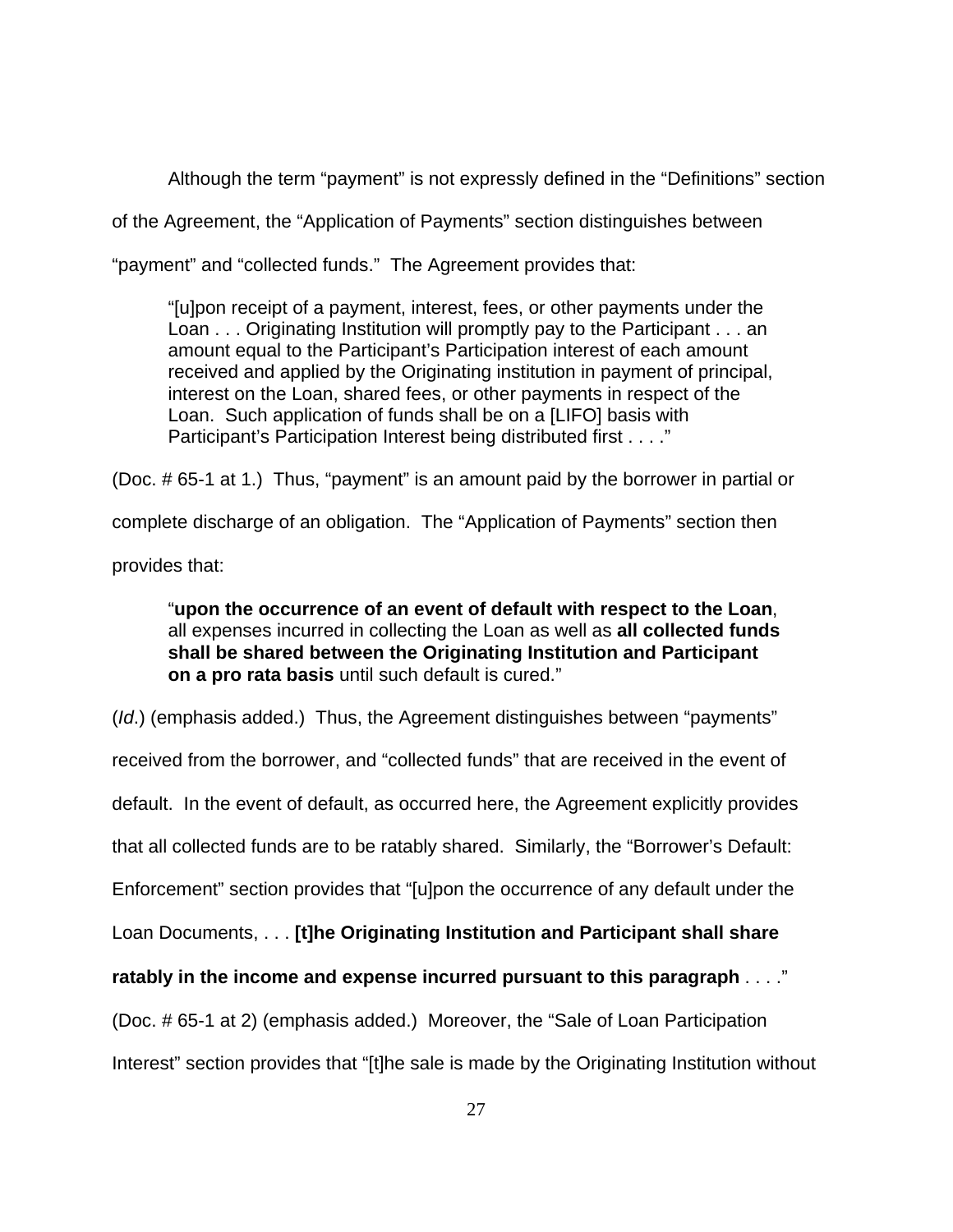recourse and **shall in no way be construed as an extension of credit by the**

**Participant to the Originating Institution.**" (Doc. #65-1 at 1) (emphasis added.)

If Adams' reading of the "Purchaser First Out" clause was correct, then the FTB-CO

and Adams would have structured a lending relationship rather than a participation. $^{24}$ 

Thus, Adams' interpretation of the "Purchaser First Out" clause as entitling it to LIFO

priority rights renders meaningless the "Application of Payments," the "Borrower's

Default," and the "Sale of Loan Participation Interest" sections of the Agreement.

As such, Adams' interpretation of the Agreement is not legally plausible.

In its Response to this portion of the instant Motion, Adams' silence is telling.

Adam argues only that the Court should not interpret the Participation Agreement on

a motion to dismiss because the Court must accept as true all well-pleaded factual

allegations in a complaint.<sup>25</sup> (Doc.  $# 77$  at 7). Although courts accept all factual

<sup>&</sup>lt;sup>24</sup> In a typical loan participation, "the lead lender transfers to the participant not only the benefits to be received from a share in the underlying loan (*i.e.*, a *pro rata* share in the principal and interest payments) but also the risk of the borrower's default." In re Sackman Mortg. Corp., 158 B.R. 926, 932 (Bankr. S.D.N.Y. 1983). Factors indicating that a transaction is something other than a true loan participation "include anything that indicates the participants are not subject to the normal risks of ownership . . . " McVay v. W. Plains Serv. Corp., 823 F.2d 1395, 1398 (10th Cir. 1987); see also Sackman, 158 B.R. at 935 ("An indicator of a disguised loan is a provision for the participant to be guaranteed repayment of its principal and interest before the lead lender is to receive its portion."); see also 3 Colo. Code Regs. 701-1: CB101.65(10)(b) (providing that loan participations "do not constitute loans or extensions of credit" only if "in the event of a default or comparable event defined in the agreement, participants must share in all subsequent repayments and collections in proportion to their percentage participation at the time of the occurrence of the event."). Thus, if Adams was entitled to LIFO priority under the Agreement, it would not be subjected "to the normal risks of ownership," and the Participation Agreement would not be a "true" loan participation but rather an extension of credit.

<sup>25</sup> Adams does not cite any authority for the proposition that a court cannot interpret a contract on a motion to dismiss, and courts routinely do so. See, e.g., Fatell v. Stewart Title Guarantee Co., No. 08-cv-02521, 2009 WL 3158166 (D. Colo. Sept. 24, 2009) (unpublished) (interpreting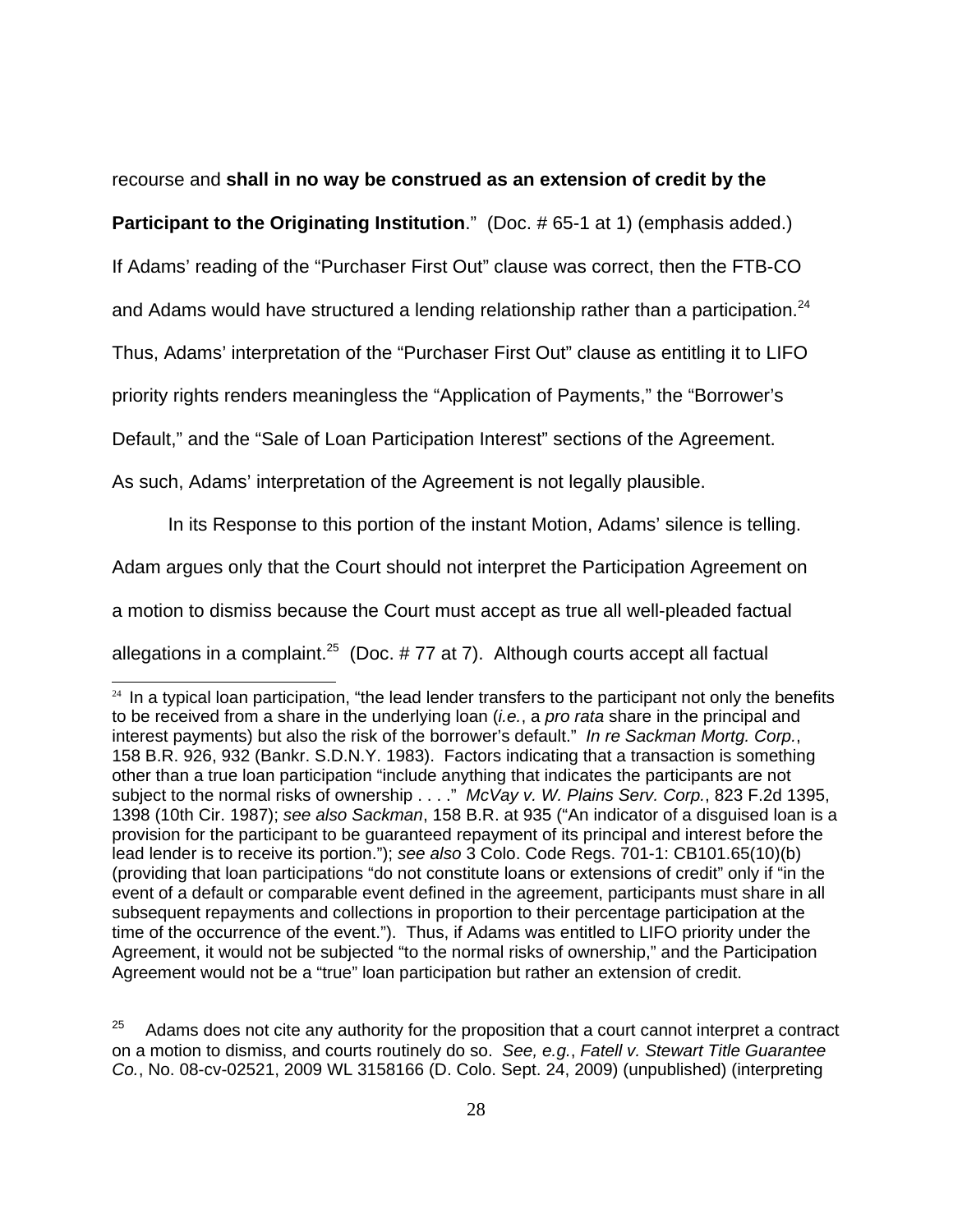allegations as true on a motion to dismiss, courts "are not bound to accept as true a legal conclusion couched as a factual allegation." Ashcroft v. Iqbal, 556 U.S. 662, 678 (2009) (quoting Bell Atl. Corp. v. Twombly, 550 U.S. 544, 555 (2007)). Under Colorado law, "[w]hether an ambiguity [in a contract] exists is . . . a matter of law." Pepcol, 687 P.2d at 1314. The Court finds that the "Purchaser First Out" clause is unambiguous when read in conjunction with the other provisions of the Participation Agreement. Although it is not clear what the parties intended by the language of the "Purchaser First Out" provision in Adams' contract, Adams' argument that it is entitled to first priority as to any proceeds from the sale of the Real Estate (as opposed to sharing *pro rata* with other participants) is without merit. Thus, the Court will dismiss Adams' LIFO breach of contract claim under Fed. R. Civ. P. 12(b)(6) for failure to state a claim. Moreover, because amendment of Adams' LIFO breach of contract claim would be futile, this claim is dismissed with prejudice. See Brerton v. Bountiful City Corp., 434 F.3d 1213, 1219 (10th Cir. 2006) ("A dismissal with prejudice is appropriate where a complaint fails to state a claim . . . and granting leave to amend would be futile."). As all of Adams' other claims have already been dismissed for lack of jurisdiction, the Court grants the FDIC's Motion to Dismiss Third Amended Complaint (Doc. # 75) and dismisses Adams' Third Amended Complaint in its entirety.

insurance contract on motion to dismiss); Vaninetti v. W. Pocahontas Props. Ltd. P'ship., No. 11-cv-02308, 2012 WL 4359302, at \*2 (D. Colo. Sept. 24, 2012) (unpublished).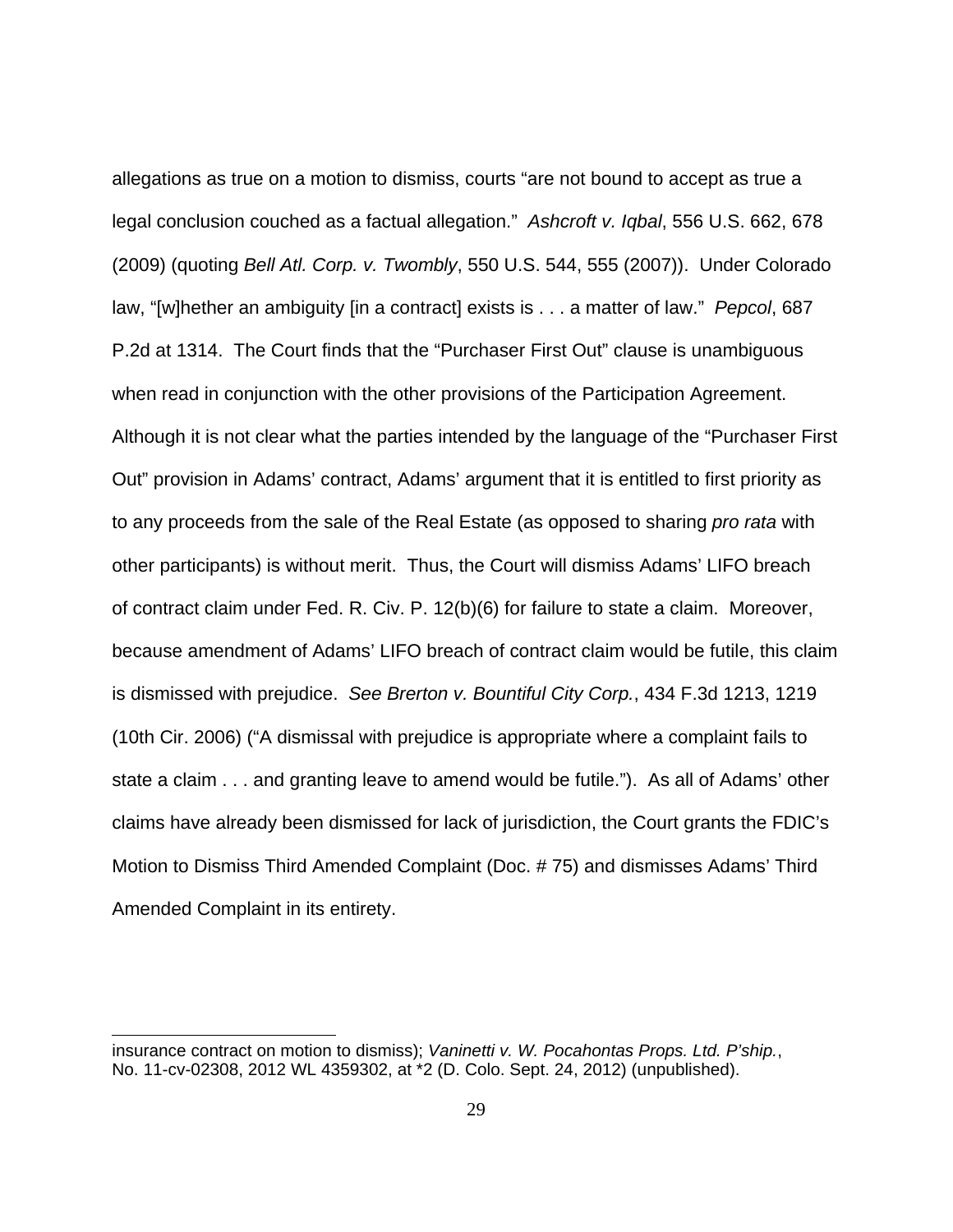## **C. ADAMS II (CIVIL ACTION NO. 11-CV-03404)**

Adams initiated Adams II on December 30, 2011 (Adams II, Doc. # 1), almost thirteen months after Adams initially filed Adams I and more than nine months after the FDIC had removed Adams I to federal court. (Adams I, Doc. # 1.) Pursuant to its Complaint, Adams brings six causes of action in Adams II: allowance of claim based on participation agreement and proof of claim, breach of contract, breach of fiduciary duty, conversion, declaration that the FDIC's disallowance is void, and declaratory judgment. (Adams II, Doc. # 1 at 12-24.) These claims, although titled somewhat differently, are essentially identical to the claims brought in Adams I. (Compare Adams I, Doc. # 65 with Adams II, Doc. # 1.) Further, the claims in Adams I and Adams II arise from the same factual allegations, the relief sought in the two cases is the same, and the same parties are involved in both civil actions. Thus, the Court dismisses Adams' Complaint in Adams II as duplicative. See Serlin v. Arthur Andersen & Co., 3 F.3d 221, 223 (7th Cir. 1993) ("a suit is duplicative if the claims, parties, and available relief do not significantly differ between the two actions."); Park v. TD Ameritrade Trust Co., Inc., 461 F. App'x 753, 755 (10th Cir. 2012) (unpublished) (affirming dismissal of case as duplicative).

FTB-NE has also brought a cross-claim for declaratory judgment in Adams II. (Adams II, Doc. # 20.) FTB-NE seeks a declaratory judgment that: (a) Adams' 2009 Participation Agreement is unenforceable to the extent it purports to give Adams priority to payments from the Loan after default superior to the rights of FTB-NE or the FDIC;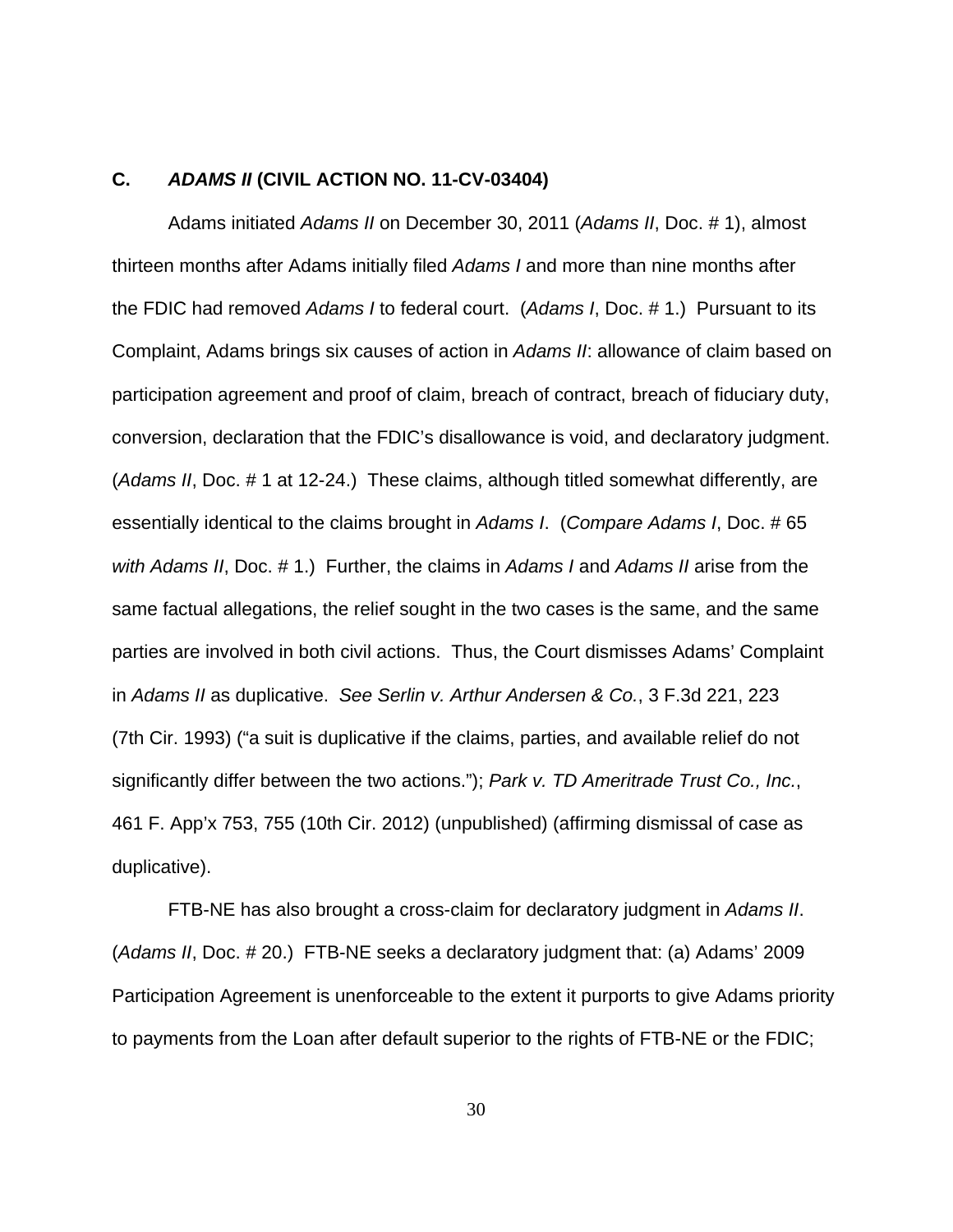(b) Adams' 2009 Participation Agreement is unenforceable pursuant to 12 U.S.C. § 1823(e); (c) even if Adams' 2009 Participation Agreement is enforceable, the "Purchaser First Out" provision does not apply to income or proceeds from foreclosure or disposition of collateral, which must be shared ratably with FTB-NE and the FDIC; and (d) FTB-NE is entitled to its pro rata share of income and proceeds from the Loan and collateral pursuant to its Loan Participation Agreements. (Id., ¶ 30.) Based on the Court's determination in Adams I that Adams is not entitled to LIFO priority on any proceeds from the eventual sale of the Real Estate, FTB-NE's cross claim for declaratory judgment is moot. See Jordan v. Sosa, 654 F.3d 1012, 1024 (10th Cir. 2011) (holding that claims for equitable relief are moot unless a plaintiff demonstrates "[a] likelihood of substantial and immediate irreparable injury, and the inadequacy of remedies at law.") (quoting O'Shea v. Littleton, 414 U.S. 488, 499 (1974)). The FDIC agrees with FTB-NE that any collected income is to be distributed ratably under the Participation Agreement, and the Court concurs with that assessment. Thus, there is no likelihood that FTB-NE will suffer any "substantial and immediate irreparable injury" if the Court does not grant the request for declaratory relief, and the Court therefore dismisses FTB-NE's cross claim as moot.

## **D. CIVIL ACTION NO. 11-CV-03231**

Pursuant to its Amended Complaint, FTB-NE brings three claims for relief against the FDIC: (1) Allowance of Claim Based on Participation Agreement; (2) Allowance of Claim Based on Breach of Contract; (3) Allowance of Claim Based on Fraudulent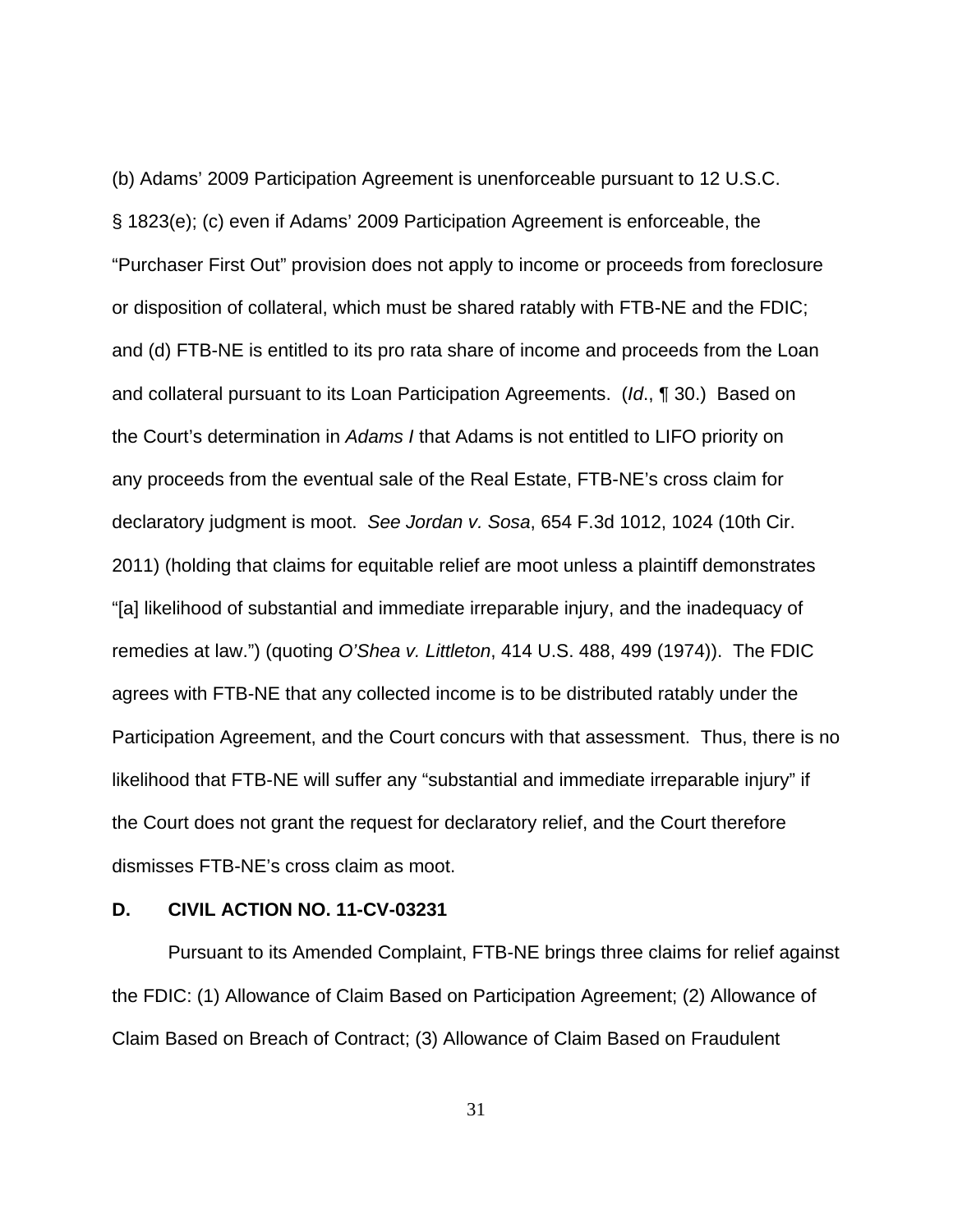Misrepresentation.<sup>26</sup> (Doc. # 3.) All three causes of action request "**judicial review of the FDIC's action in disallowing its claim** and entry of judgment after judicial review allowing FTB-NE's claim." (Doc. # 3, ¶¶ 38, 46, 56) (emphasis added.) Although a claimant may seek a de novo determination of a claim under  $\S$  1821(d)(6)(A), FIRREA explicitly states that "[n]o court may review the [FDIC's] determination . . . to disallow a claim." 12 U.S.C. § 1821(d)(5)(E). The allegations in the Amended Complaint make clear that FTB-NE is seeking judicial review of the FDIC's decision to disallow its claims, rather than a de novo determination of its claims. Thus, FTB-NE's Amended Complaint must be dismissed for want of subject matter jurisdiction. See Muhammad v. FDIC, 751 F. Supp. 2d 114, 121-22 (D.D.C. 2010) (dismissing complaint for lack of jurisdiction where the plaintiff alleged that the FDIC improperly disallowed his claims).

In its Response, FTB-NE seeks leave to amend the Amended Complaint in order to clarify that it "is bringing this action de novo." (Doc. # 26 at 3.) The Court denies this request without prejudice because the Local Rules of the District of Colorado provide that "[a] motion shall not be included in a response or reply to the original motion. A motion shall be made in a separate paper." D.C.COLO.LCivR. 7.1.C. Thus, to the extent that FTB-NE still seeks leave to amend its Amended Complaint, FTB-NE must do so by separate motion.

The Amended Complaint also named the FDIC-C as a defendant, and included a Fourth Claim for breach of fiduciary duty. In its Response to the FDIC's Motion to Dismiss, FTB-NE voluntarily dismissed the FDIC-C as a defendant as well as its Fourth Claim. (Doc. # 26 at 2.)